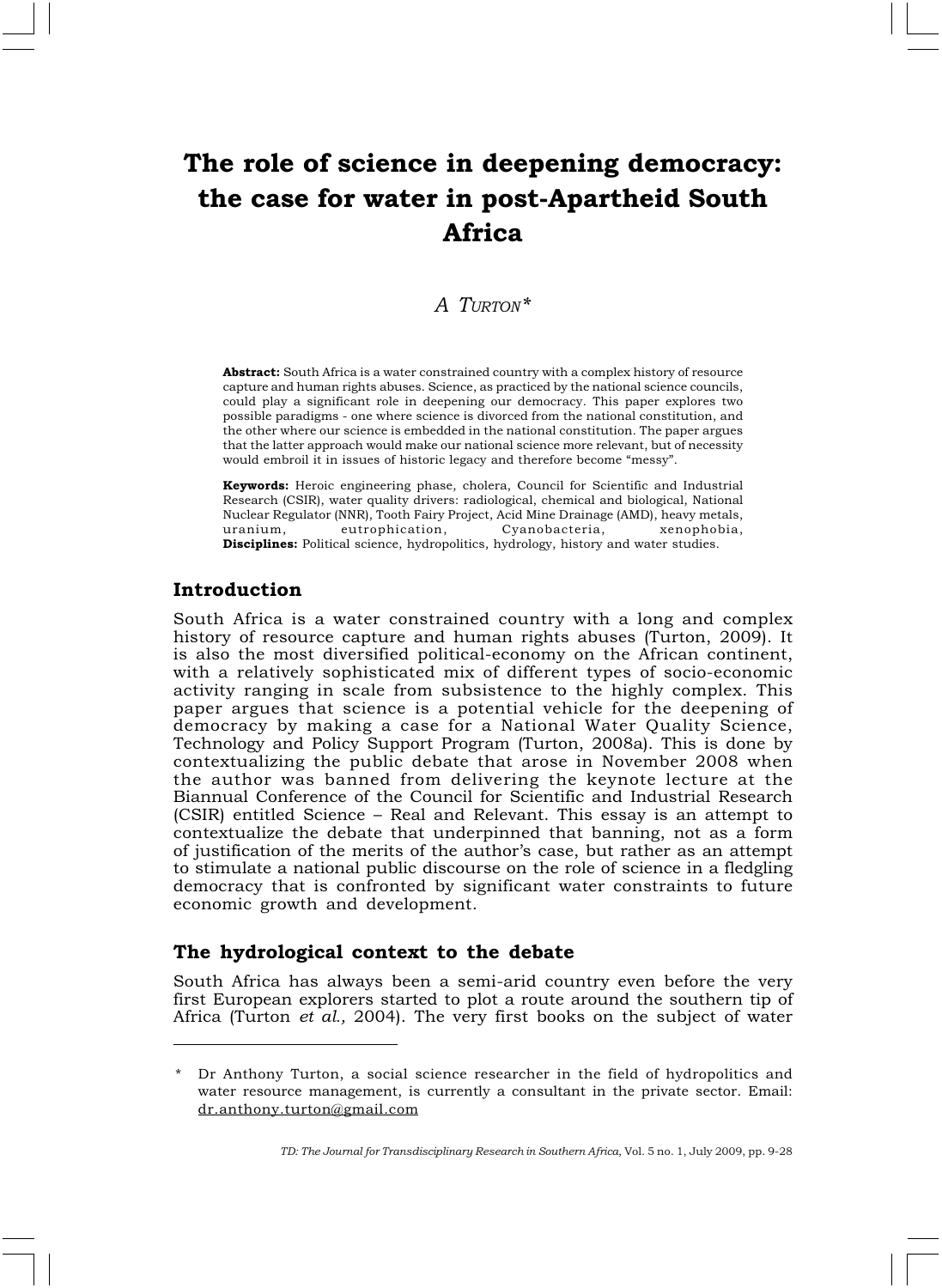as a factor limiting economic development were written in the 1870's by an author named Brown (1875; 1877). His work described the aridity of the Cape and suggested the need for the development of infrastructure to overcome the problem. In 1886, Thomas Bain, a civil engineer in the Public Works Department, published his book Water-Finding, Dam-Making, River Utilization, Irrigation. The inspiration for this book came when he journeyed through the Karoo and pointed out to farmers how they could augment their water supply. He said, "... my hints were acted upon and in many instances successfully carried out". These "hints" referred to the utilisation of groundwater in the Karoo (Bain, 1886:3). He also gave advice in his book on the construction of dams (see Figure 1). This can be regarded as the birth of the early phase of the South African Hydraulic Mission. In this regard a national hydraulic mission can be defined as that discourse which underpins the quest for hydrological security as a foundation for economic development in a land that is fundamentally hydrologically insecure (or what some call being "hostage to hydrology" (Grey & Sadoff, 2007)).

Figure 1: Drawing of a dam made by Thomas Bain on 2 December 1885 showing details of an earth wall keyed into the river bank and a drawdown funnel (Turton et al., 2004:125). Original image made available by the Special Collection Section at the Academic Information Centre (AIC) (library) of the University of Pretoria.



After South Africa became a Republic, a Commission of Inquiry into Water Matters was appointed in July 1966 by the State President, C.R. Swart (Turton *et al.*, 2004). The objective of the commission was to inquire, report upon and submit recommendations on all aspects of water provision and utilisation within the Republic, the broad planning of policy regarding this "with due regard to the arrangements with neighbouring States relating to common water resources" (RSA, 1970:xii). The commission found that

(U)nless the essential steps are taken to plan the exploitation and augmentation of our water resources, to conserve and re-use our available supplies, and to manage and control our resources in the most efficient manner, serious shortages will be suffered somewhere before the close of the century (RSA, 1970:3).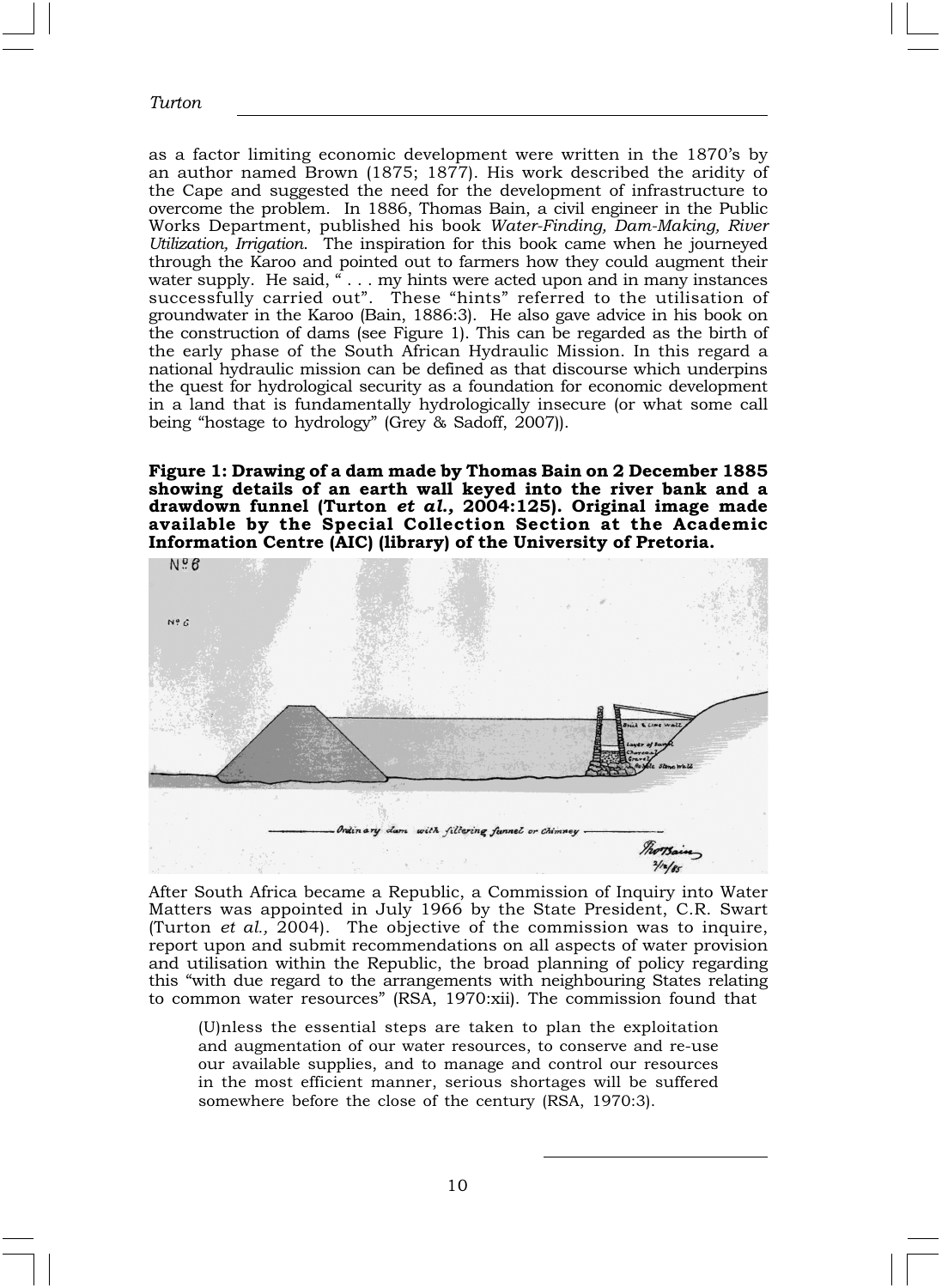This can be regarded as a watershed year for South Africa in the context of water and development, because in effect this Commission of Enquiry into Water Matters projected the management of water resources to the highest level of strategic importance, giving rise to the Heroic Engineering Phase of the South African Hydraulic Mission (Turton et al., 2008a), which was accompanied by a proliferation of international treaties and agreements about transboundary river systems to which South Africa had a claim or a future strategic interest (Ashton et al., 2005). The concept of "heroic engineering" refers to that phase of the national hydraulic mission that seeks to overcome the obstacles to development that are placed there by nature, by co-producing hybrid aquatic ecosystems, through the development of infrastructure (Swyngedouw, 1999a; 1999b). In the contemporary language of sustainability science this is referred to as engineering a "social-ecological system" by virtue of the intimate links created between society and ecology as a result of this action (Burns & Weaver, 2008).

The significance of this Heroic Engineering Phase of the South African Hydraulic Mission is that by 2004, South Africa had captured and allocated around 98% of the total national water resource (around 38 billion  $m^3/$ yr) at a high assurance of supply (NWRS, 2004), as shown in Figure 2. This places South Africa in a precarious situation, because in effect it means that the country has little surplus water on which to grow an economy, with a strong reliance on future technology to develop new water resources, either from recycling effluent, or from accessing increasing volumes of groundwater (see Figure 2). The difference between the volume of water currently available to sustain economic development  $(± 38$  billion  $m<sup>3</sup>/yr$ ); and the water needed to sustain projected economic development ( $\pm$ 65 billion  $m^3/yr$ , is called "new water" for this purpose of this essay.

#### Figure 2: The availability of South Africa's surface water resources based on two developmental trajectories showing that even with lower water use the country has reached the limit of its surface water resource (CSIR, 2008a:19).

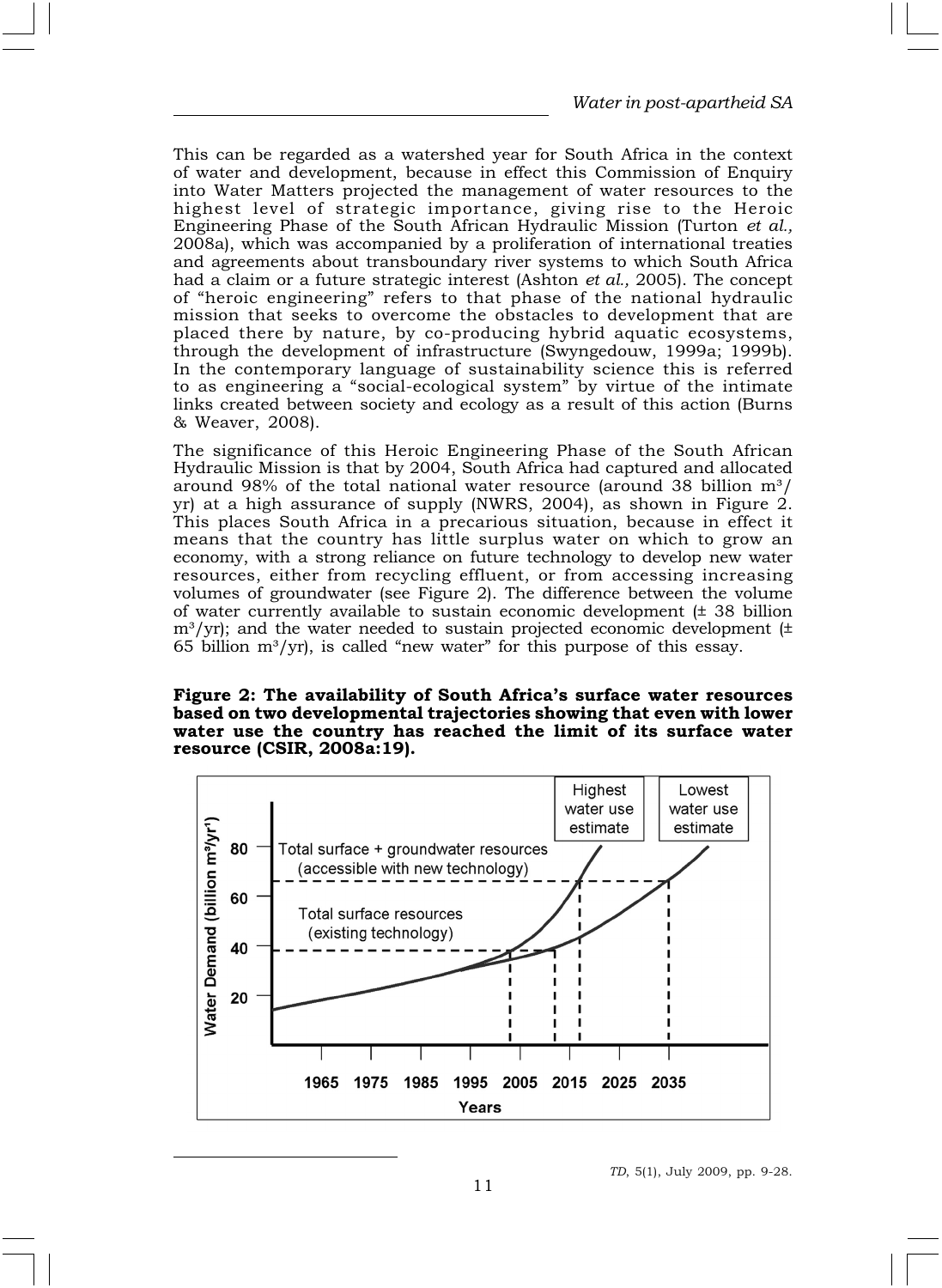All manipulations of nature have unintended consequences however (Tenner, 1996), and the Heroic Engineering Phase of the South African Hydraulic Mission is no exception (Basson, 1995; Davies & Day, 1998; Snaddon et al., 1999). In broad terms, one of these unintended consequences is manifest in the form of deteriorating water quality, driven largely by the loss of dilution capacity of over-allocated river systems. Thus, having solved the water quantity side of the national developmental equation (at least for the time being), the emphasis now shifts to the new challenge of water quality as a limiting factor to future economic growth and development.

#### Water quality as an issue in South Africa

South Africa currently faces a serious water quality challenge, both in the eyes of the public (Bega, 2008a; Coetzer, 2008; Tempelhoff, 2007; 2008) and scientists (Fatoki et al., 2001; Hattingh et al., 2006; Hattingh & Claassen, 2008; Hobbs, 2008; Hodgson & Krantz, 1998; IWQS, 1999; Kempster et al., 1996; Murray, 2006; Oberholster & Ashton, 2008; Turton, 2008b; Van Vuuren, 2008; Winde, 2005). The cholera crisis in late 2008, coupled as it was with the collapse of the Zimbabwean economy and the massive out migration of people, often too ill to make the journey unassisted, became a media focal point. This coincided with the media interest in the banning of the keynote presentation at the CSIR Biannual Conference Science – Real and Relevant, thrusting the whole issue of science as applied to the management of water quality into the national spotlight (Bega, 2008b; Power, 2008).

The water quality problem can be broadly broken down into threats, or perceptions of threat, to human health. It is this perception of threat that makes the issue so emotive, because as long as people feel that they might be at risk, then human behaviour will be driven from this belief. In his capacity as a unit fellow at the CSIR responsible for Science, Engineering and Technology (SET) Leadership, the author made a detailed study of the full range of human health-related water quality drivers with a view to developing a robust scientific response (Turton, 2008a; 2008b). The manifestation of these water quality drivers can be broken down into three distinct generic categories: radiological, chemical and biological.

The radiological contamination of water is typically associated with radionuclide contamination downstream of gold mining areas. While the existence of radiological contamination in mine water has been known about for some time, this information has generally been a closely guarded secret, typically protected by a confidentiality agreement that prevented the information from entering the public domain. When South Africa became a democracy, the Constitution was strengthened by a Bill of Rights, making the withholding of information that had been previously classified more readily accessible to the public. Arguably the most notable of all research reports in terms of placing the radiological contamination of water into the public domain is the pioneering work done by Coetzee (1995) on the gold mining industry and by Toens et al., (1999) on groundwater. This research first became public domain just one year after South Africa became a democracy in 1994 and it spawned a plethora a new work in this field (CSIR, 2008b; Coetzee et al., 2002a; 2002b; 2005; 2006; IWQS, 1999; Wade et al., 2002). Of this the most relevant was the document that became known as Report 1214 (Coetzee et al., 2006). This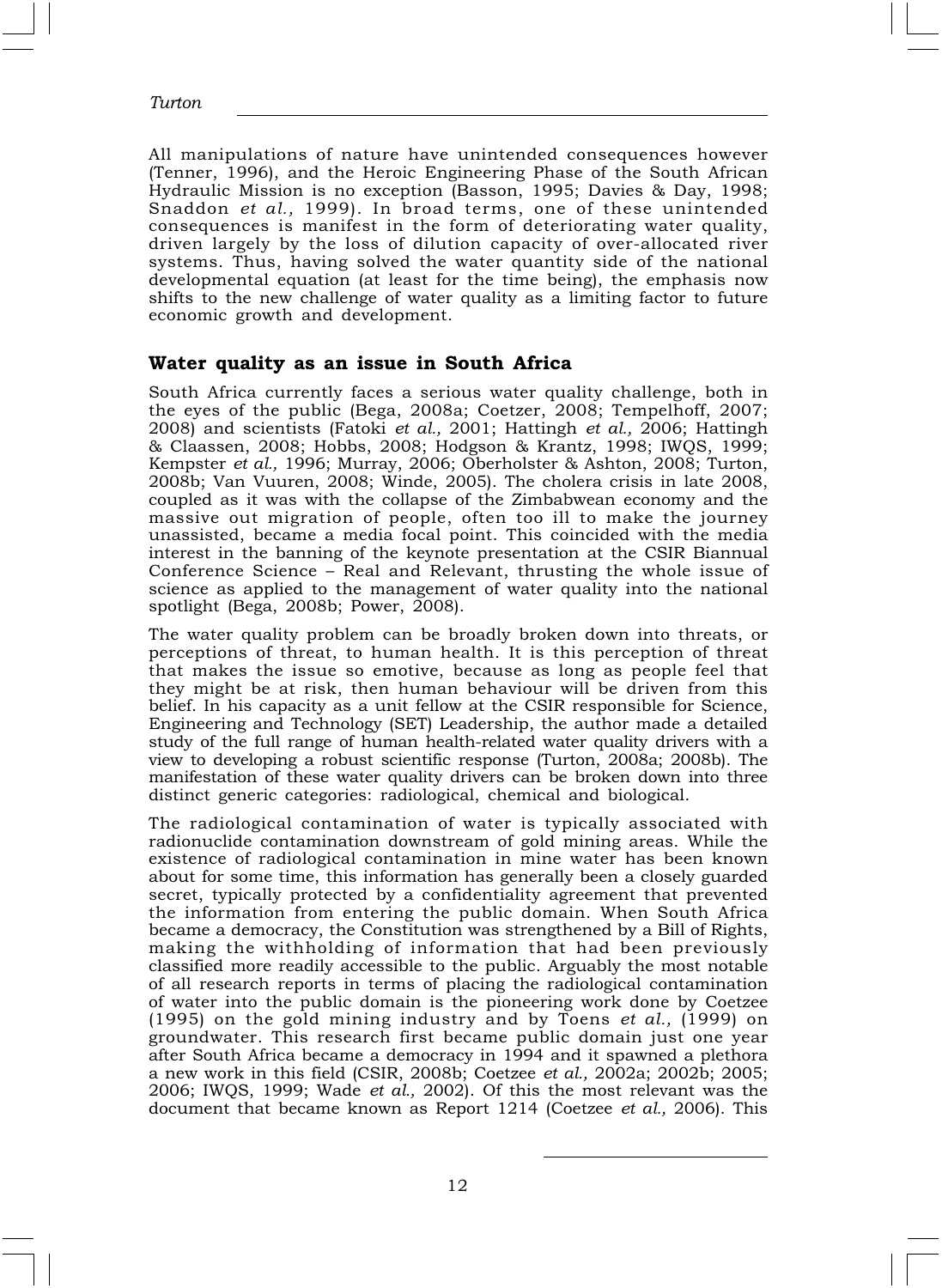report created immediate public interest once released, with the first print run rapidly being sold out. Concerned at the possible consequences of the findings in Report 1214, the National Nuclear Regulator immediately commissioned a study, which came to be known as the Brenk Report (NNR, 2007). The Brenk Report, which has never been made available to the public in full text, confirmed the findings of Report 1214, suggesting that the extent of the problem might have even been underreported. In response to this and cognizant of the CSIR parliamentary mandate, the author developed a Project Concept Note that sought to launch a high confidence study into the health implications of off-mine populations that might have been exposed to radioactivity or heavy metals from mine water (CSIR, 2008). This proposed study became known as the Tooth Fairy Project (Smillie, 2008), because it was based on a highly successful program launched in the United States of America in the 1950's that made use of human deciduous teeth as a source of data for possible evidence of radiological exposure over time. This classic American study was known as the St Louis Baby Tooth Survey, which became a significant research program yielding masses of longitudinal data on human health and the environment (Mongillo & Booth, 2001) (also see http://beckerexhibits.wustl.edu/dental/articles/babytooth.html).

The chemical contamination of water is far less specific in its geographic spread, because it arises from a variety of sources, both point and diffuse. The common element in this form of contamination is the threat it poses to human health. A specific sub-set of this is what is known as Endocrine Disrupting Chemicals (EDCs), which have the potential to alter the normal functioning of the endocrine system (Genthe & Steyn, 2008). The endocrine system is responsible for guiding the development, growth, reproduction and behaviour of both humans and animals (IPCS, 2002), so a typical manifestation is disruption to the gonads, a shift in a population from male to female, or the development of a foetus with both male and female organs. A significant component of the science underpinning our understanding of endocrine disrupting effects is the fact that that these substances have transgenerational capabilities (IPCS, 2002, American Chemical Society, 1998). This implies that not only can these adverse effects result from exposure of either parent prior to conception, but it can also result from exposure of the developing embryo in utero, or from exposure of the progeny after birth (Daston et al., 2003).

This means that EDCs are extremely important forms of chemical contamination, specifically in the context of a developing country with a high level of HIV/AIDS and a limited dilution capacity resulting from over-allocation of existing water resources (Rascher et al., 2009; Turton, 2008b). Dalvie et al., (2003) reports on some effects of chemical contamination from the agricultural sector. The return flow of agrochemicals into stressed river systems has also been documented (Awofolu & Fatoki, 2003). The unintended consequences of attempts to control malaria through aerial spraying results in impaired human semen quality (Aneck-Hahn *et al.,* 2007) and babies being born with significant urogenital defects (Bornman et al., 2005). The loss of dilution capacity in our national rivers, combined with failing sewage treatment works pose a specific chemical-related risk in the form of oestrogen, which disrupts the endocrine system and unleashes a process of androgyny. Work in this regard has been done by Aneck-Hahn et al.,  $(2002)$  Barnhoorn *et al.*,  $(2004)$ , Bornman *et al.*,  $(2007)$  and Slabbert *et al.*,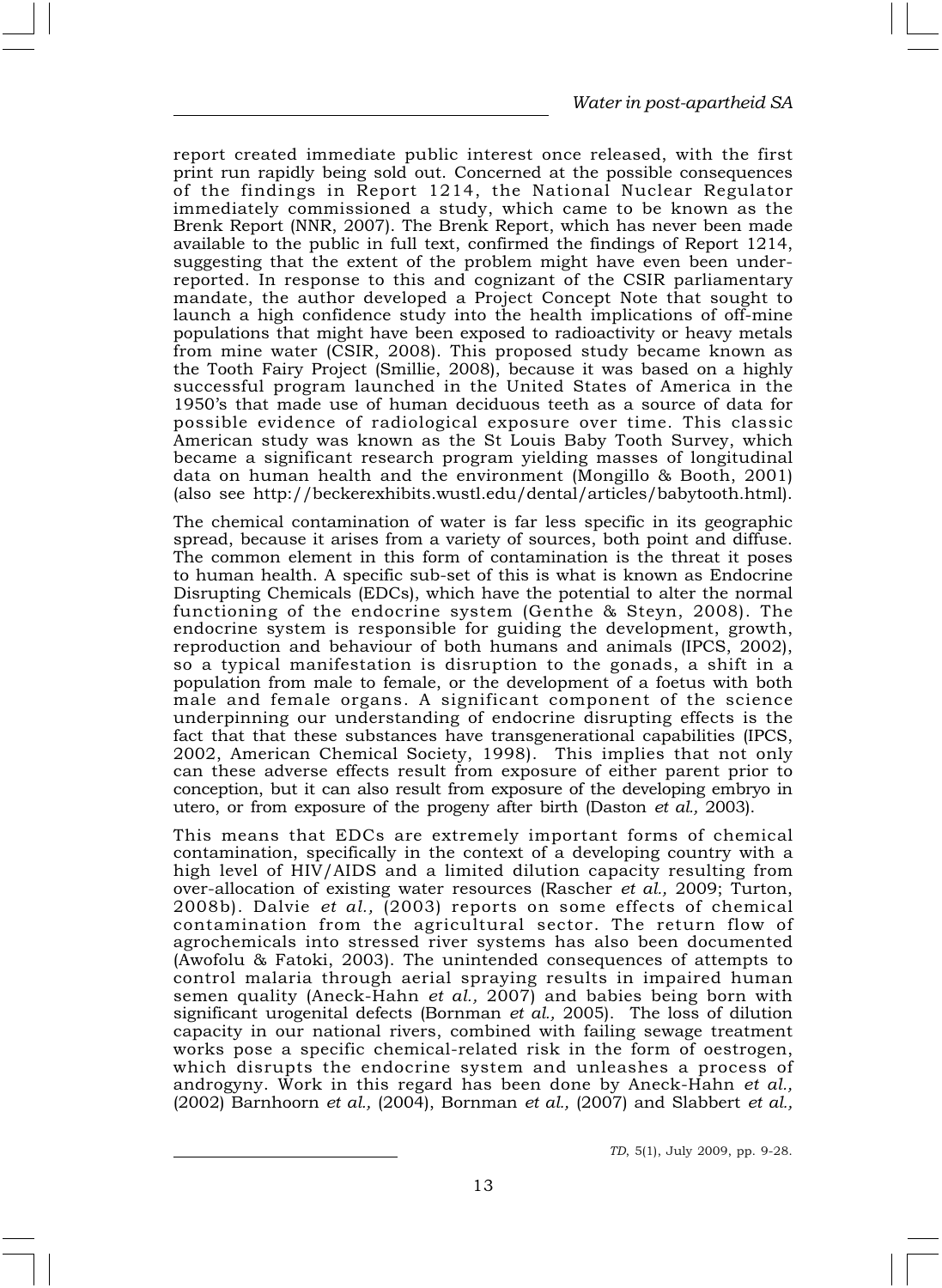(2007a; 2007b). Considerable effort has been made to develop a coherent national research response to this form of contamination (Offringa et al., 2007). Research has had mixed results however, given the inherent complexity of translating effects observed in animals into possible effects in humans, specifically when it comes to androgyny (Daston et al., 2003; WSE, 2008). The impact of this exposure on a population with a high level of HIV/AIDS is not really known with any certainty (Rascher et al., 2009), making such research a matter of strategic priority.

A distinct sub-set of this category of chemical contamination is Acid Mine Drainage (AMD). In a certain sense, South Africa finds itself in a similar position to that which faced Germany after reunification in 1990 (Hobbs, 2008). The lignite and uranium mining activities practised in the Federal States of Saxony and Thuringia in the former East Germany (German Democratic Republic), as well as the chemical industries in the Bitterfeld area, left behind a devastated landscape and environment. The responsibility for the rehabilitation of these legacies fell to the Federal Republic and the respective Federal States. Acid mine water is a pernicious contaminant that not only sterilises its receiving environment, but also carries trace elements such as heavy metals and radionuclides in concentrations that are potentially hazardous to all forms of life (Hobbs, 2008). Whilst manageable in small quantities, the potential volume resulting from more than 100 years of gold and coal mining is alarming. For example, the volume of acid mine water currently coming to surface in the West Rand goldfield near Krugersdorp is sufficient to fill at least 10 Olympic-size swimming pools  $(2,500 \text{ m}^3 \text{ each})$  every day (Hobbs, 2008).

The daily salt load in this water is equivalent to almost 140 tons (Hobbs, 2008). These values can readily be multiplied tenfold to obtain an order of magnitude (and probably still conservative!) number for the entire Witwatersrand Basin comprising five goldfields (Hobbs, 2008). In addition to the West Rand goldfield already mentioned, these are the East Rand, the Central Rand, the Far West Rand and the KOSH goldfields. By comparison, the Olifants River catchment witnesses roughly double the West Rand Basin values from defunct coal mines in the Witbank coalfield (Hobbs, 2008). The situation in the other coalfields (e.g. Highveld and Ermelo) located in the catchment of the Vaal Dam is still largely unknown, but some localized work has been done (Bell  $et$  al., 2001). The potential volume of poor quality mine water threatens to significantly reduce the utility of the already stressed freshwater resources of the economic engine-room of the country (Hobbs, 2008). Furthermore, the impact of mine water quality on humans is largely unknown and has not yet been studied in South Africa (Adler et al., 2007). A proposal that was submitted to the Water Research Commission to address this deficiency (CSIR, 2008) was unfortunately rejected, so the state of knowledge around this crucial area is still very weak.

The biological contamination of water is typically the result of increased levels of nutrients downstream of sewage works that are malfunctioning, or in the case of cholera, a lack of proper sanitation services. In South Africa this usually manifests as eutrophication or the proliferation of algal biomass in the presence of elevated levels of nutrients (Harding & Paxton, 2001; Oberholster et al., 2008). In the context of eutrophication, cyanobacteria are a group of diverse gram-negative prokaryotes and are one of the earth's most ancient life forms (Oberholster, 2008). Evidence of their existence on earth, derived from fossils records, encompasses a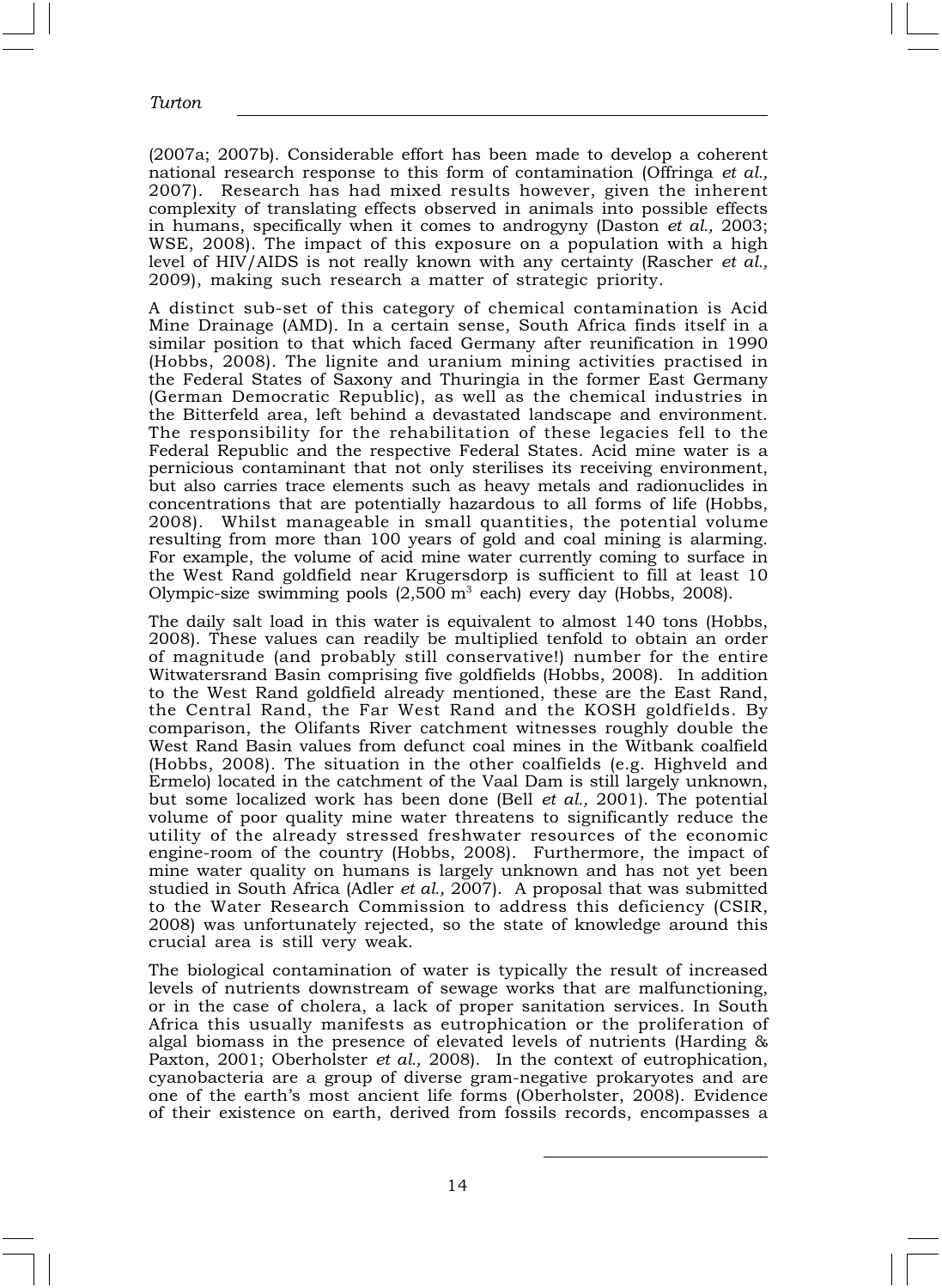period of some 3.5 billion years (Oberholster et al., 2005). Cyanobacterial blooms have become an increasing problem in South African freshwater bodies (Harding & Paxton, 2001; Oberholster & Ashton, 2008).

Cyanobacteria produce some of the most potent toxins known and have no known antidotes. Work done by the CSIR in the 1980's showed that the molecular structure of some cyanotoxin is similar to that of snake venom (CSIR, 1984). These biotoxins fall into three categories namely neurotoxins, hepatoxins and lipopolysaccharides (Oberholster, 2008). The biotoxins in the first two groups can produce severe reactions in animals and humans, while the third group appears to be less virulent (Oberholster et al., 2005). However, the latter have been less intensively studied. Any release of these biotoxins into surrounding water can present a significant hazard to humans and the ecosystem (Oberholster et al., 2005). The existence of gastrointestinal disorders linked to the ingestion of cyanobacterial biotoxins, as well as the chronic risks posed by hepatoxins, make these toxins a serious threat to human health when they are present in drinking water supplies. A survey conducted in South Africa between 2004-2007 by Botha and Oberholster, used RT-PCR and PCR technology to distinguish *Microcystis* strains bearing the mcy genes, which correlate with their ability to synthesize the cyanobacterial biotoxin microcystin, revealed that 99% of South Africa's major impoundments contain toxic strains of Microcystis (Botha & Oberholster, 2007; Oberholster & Botha, 2007). Insofar as the bulk provision of raw potable water is concerned, problems posed by cyanobacterial biotoxins in South Africa are not yet of national crisis status (Oberholster, 2008). However, the biotoxin concentrations of cyanobacteria in major impoundments in Gauteng are so high, that a regional crisis exists if it is compared to impoundments of countries aboard (Oberholster et al., 2008). While no confirmed human death has yet been attributed to these biotoxins produced by cyanobacteria in South Africa, acute poisoning of humans has been reported from South America, Africa and Australia (Oberholster, 2008).

The majority (80%) of rural communities in South Africa rely on surface water as the main source of domestic water (Fatoki et al., 2001). Therefore, it can be postulated that chronic exposure to low levels of cyanotoxins by people that live in rural areas, who have compromised or suppressed immune systems due to HIV/AIDS and possibly also suffer from other communicable and poverty-related diseases such as Tuberculosis, may experience serious social and economic consequences as a result of cyanotoxins (Oberholster, 2008).

Furthermore, common symptoms of cyanotoxin poisoning (diarrhoea, vomiting, stomach pains) are similar to the symptoms of gastrointestinal illness caused by bacteria, as well as other viral and protozoan infections and are thus not immediately linked to cyanotoxin poisoning (Falconer, 1998; 2005). While the long-term impact on the health of South Africans who have been exposed to low doses over a long period of time is unknown by virtue of the absence of definitive research on the subject (Oberholster, 2008), a study to assess the chronic human health hazards caused by the biotoxins of cyanobacteria toxin ingested over long periods, such as might occur through drinking water from untreated sources, was undertaken on human lymphocytes in vitro. It was found that the cyanobacterial toxins produced more chromosome damage than did benzene and sodium arsenite (Pitois et al., 2000).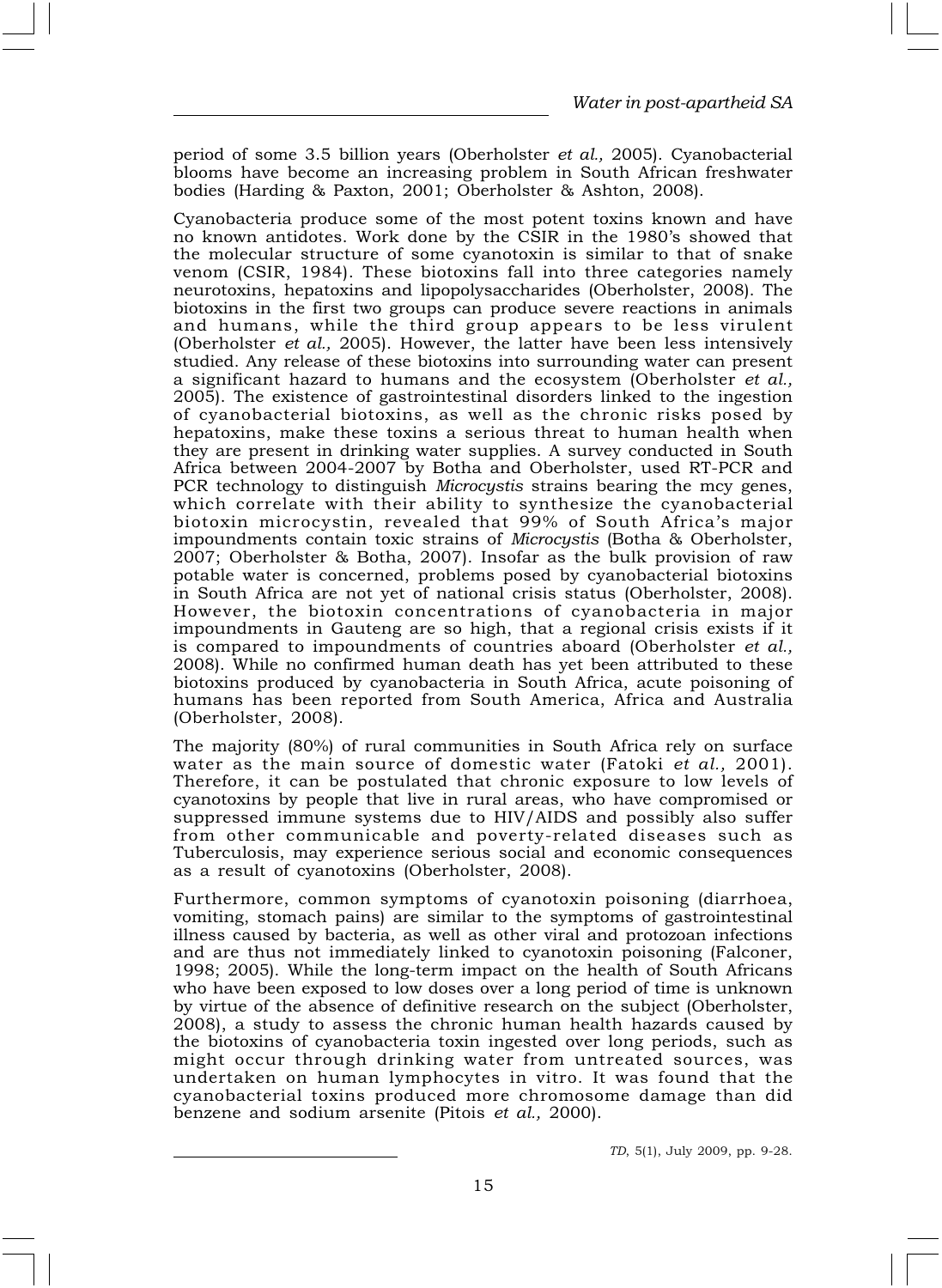A study conducted by Humpage et al., (2000) indicated that microcystins from a cyanobacterial extract provided in drinking water to rats increased the area of aberrant crypt foci in the colon, suggesting that microcystins promote preneoplastic colonic lesions (Oberholster, 2008). It has also been shown that microcystins are potent tumour promoters (Nishiwaki-Matushima et al., 1991) and there is an indication that they might also act as tumour initiators (Ito et al., 1997). Epidemiological studies have suggested that microcystins are an important risk factor for the high incidence of primary liver cancer in certain areas of China, where people have consumed pond-ditch and river water contaminated with low levels (within the range of 0.09-0.46  $\mu$ g/l) of microcystins (Ueno *et al.*, 1996). It has also been shown that bathing and showering in water containing cyanobacterial cells can results in allergic reactions resembling hay fever, asthma and skin, eye and ear irritation. Oberholster (2008) notes that a new emerging problem includes the production of â-Nmethylamino-L-alanine (BMAA), a neurotoxic amino acid which is a possible cause of parkinsonism-dementia in humans and which is produced by all known groups of cyanobacteria.

## The role of science in deepening democracy

With the water quality challenges noted above, it is clear that South Africa is in a critical position at present. Left unmanaged, two possible consequences can be anticipated. These are a gradual decline into a quagmire of social unrest and the general under-performance of the national economy as water constraints limit future growth potential.

With respect to the first aspect – the possibility of water quality issues driving social unrest – there is no hard empirical evidence that makes a compelling argument. Having noted this however, there are bits of evidence that suggest we should start to take this issue a lot more seriously. In this regard there are three elements of a potential argument that water quality can drive future social instability. The first is the general literature on water and conflict, which has shown that while wars between states over water are highly unlikely, water does have the capacity to amplify and aggravate existing sub-national tensions (Ashton, 2000; 2002; Ashton & Turton, 2008; Gleick, 1993; 1994; Homer-Dixon, 1994; 1999; Wolf, 1998; 1999; 2006; Wolf et al., 2003). The second is the small but convincing literature on resource-related conflict as it pertained specifically to South Africa (Johnston & Bernstein, 2007; Percival & Homer-Dixon, 1998; 2001). Of this, the most significant is undoubtedly the case of Khutsong (Merafong), where a convincing case has been made by Johnston & Bernstein (2007) that while the violence in that municipality has many causes, the issue of water accessibility and perceived nepotism and patronage in terms of service delivery were key drivers in their own right. The third is the as-yet unresearched issue of xenophobic violence that took place in South Africa in 2008. Media reports indicate the extreme nature of this violence (Johnston & Wolmarans, 2008).

Similar reports suggest that failing economic standards were a potential driver of the violence (Sibanda, 2008). The unpredictability of this violence, coupled with the extreme nature of the event where humans were set alight by angry mobs, suggests that such violence could be triggered in future if public perceptions of failing health arising from deteriorating water quality are not taken seriously. To this end a testable research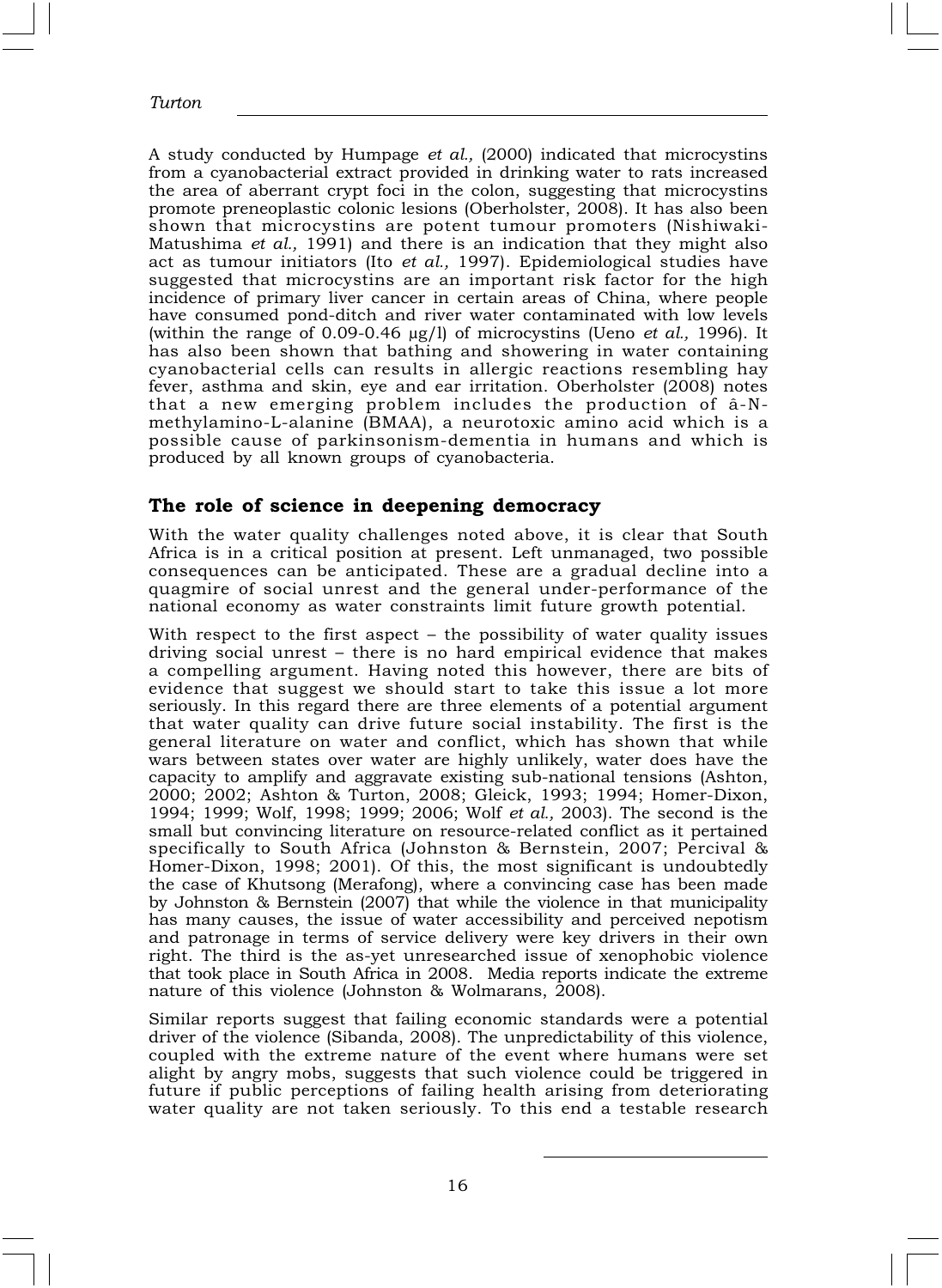hypothesis has been suggested – the propensity to resort to mass violence increases when public expectations exceed the capacity of the state to deliver – and the question has been posed as to whether this type of anger could be unleashed in response to perceptions of deteriorating public health arising from declining water quality (Turton, 2008a). In this regard the events currently unfolding in Zimbabwe will provide rich research data as thousands succumb to cholera through collapsing water reticulation infrastructure (a situation also present in South Africa, but as yet to a less catastrophic extent).

This leads to a logical question – what role could science play in deepening democracy in South Africa? Here we have two poles to the argument. The one pole is centred on science as a commercialized entity selling itself to paying clients as a professional service. The opposite pole is centred on science as a public domain entity providing services of a scientific nature that are perceived by the public to be useful. These two poles need to be unpacked a little in order to better understand their relevance in contemporary South Africa. This will be done by using the CSIR as a case study.

The CSIR is a parastatal body that was created by an Act of Parliament – the Scientific Research Council Act – in 1945. The first meeting of the CSIR Council (the governing body) on 8 October 1945 was addressed by Jan Smuts in his capacity as Prime Minister of the Union of South Africa, where he said:

The time has come when we must tackle our own ... problems which lie before in South Africa. We must develop our own scientific handling of those problems. ... Science has come forward in gigantic strides and more and more everyone is beginning to feel that scientific research is a matter of vital importance (Kingwill, 1990:13).

This gave rise to a national science capability that was deployed in the national interest with the intention of developing the economy at the fastest possible rate. As South Africa moved towards a democracy in 1994, the CSIR was given a new mandate. Section 3 of the Scientific Research Council Act (Act 46 of 1988 as amended by Act 71 of 1990) stipulates that the objective of the CSIR is to:

(F)oster, in the national interest and in fields which in its opinion should receive preference, industrial and scientific development, either by itself or in co-operation with principals from the private and public sectors, ... to contribute to the improvement of the quality of life of the people of the Republic.

Key elements of this mandate are therefore the following:

- The national interest (however that may be defined).
- The improvement of the quality of life of the people of South Africa.
- The role of industry and science in national development.
- Partnerships with both (or either) the public and private sectors.
- The discretion by scientists to nominate work which they believe would help to attain the above objective.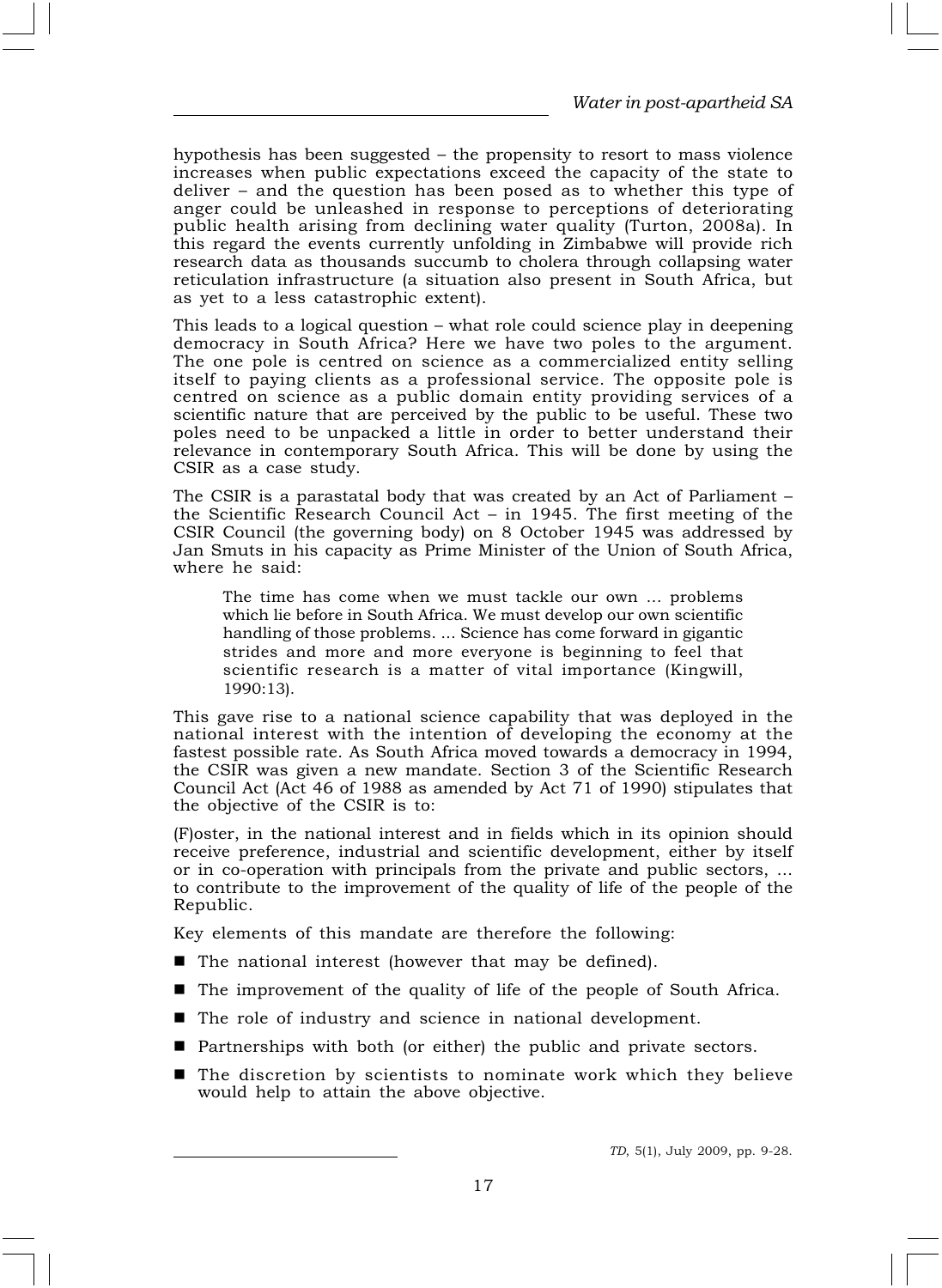Science as a commercialized entity is in essence what the CSIR does at present. Around 35-40% of its income stream comes from Parliament, which is insufficient to sustain the CSIR as a viable entity. This means that the shortfall has to be made up by selling scientific services to both the public and private sectors. In an assessment of the consequences of this so-called mixed income model, two senior CSIR officials came to the conclusion in 2006 that this model is deeply flawed (Walwyn & Scholes, 2006).

A direct correlation was found to exist between the flow of Parliamentary grant money and staff turnover. The conclusion was drawn that contract income does not retain science capacity within the institution, which has significant consequences for South Africa if left unchecked. An alarming trajectory was found where staff numbers peaked in the mid-1980s at around 5,000 and dropped off to just above 2,000 in 2006 (see Figure 3). This has obvious strategic significance if one considers the vital role of science and technology in unlocking the so-called "new water" needed to sustain future economic development presented in Figure 2.

Figure 3. Trends in funding and staff turnover at the CSIR (Walwyn & Scholes, 2006:241). Program-styled funding builds national capacity but contract-driven funding does not retain that capacity.

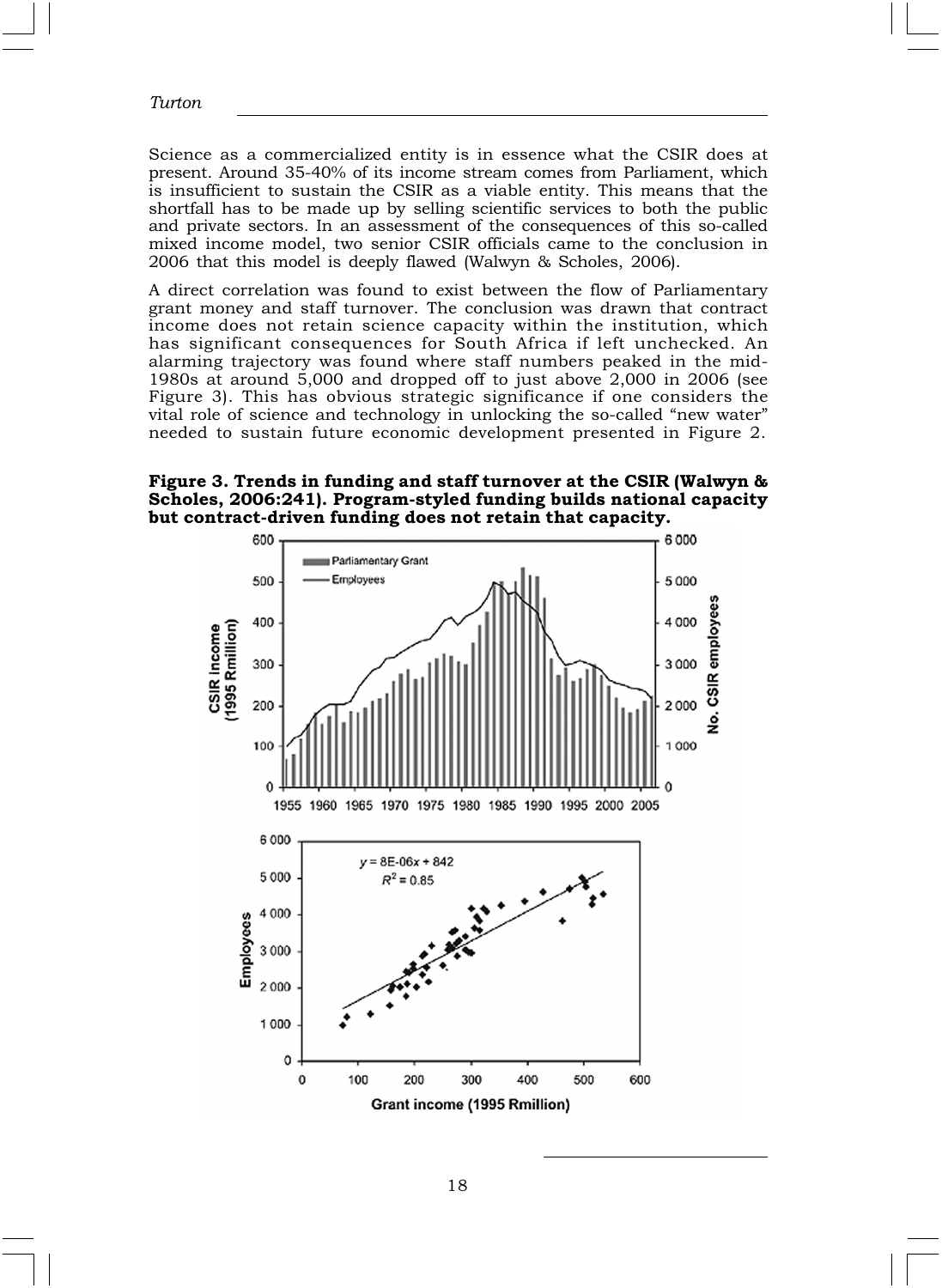In response to this, in his capacity as a Unit Fellow at the CSIR, the author developed a case for returning to the grant funding that had built the national scientific capacity before 1985 (Turton, 2008a). Noting that the findings of Walwyn & Scholes (2006) were consistent with his own observations, and suggesting that this would have catastrophic effects for South Africa as a whole if left unchecked, the author proposed a National Water Quality Science, Technology and Policy Support Program, based largely on the scientific evidence presented above. This mooted Program would embed the national scientific capacity of the CSIR in the constitution of the country. In so doing the national interest would be served by deepening democracy and dealing with the many complex issues related to more than a century of resource capture and human rights abuse. The act of deliberately placing our national science capability in the public domain would give access to public funding, thereby making the CSIR more financially sustainable, but also more accountable to the legitimate representatives of the citizens of South Africa (Parliament). It would also mean that the scientists in the CSIR would become a national asset, which could now be redeployed in a concerted capacity building exercise where Principal Scientists could become Extraordinary Professors of the various universities, thereby transferring skills in critical areas of national importance. The downside of this deliberate act is that it would open the plethora of legacy-related issues that have been left unmanaged. This becomes potentially messy, but the payoff for the CSIR as an institution is that it would then become relevant to the country in its current phase of post-apartheid reconstruction and redistribution of privilege.

## Discussion

The fact that South Africa is water constrained is beyond any reasonable doubt. The implications that this has for future economic growth and prosperity is not as clear, but one can say with considerable confidence that future developmental aspirations will not be met unless these water constraints are effectively managed. Part of that management is the mobilization of the national scientific capacity needed to make the paradigm shift called for in Figure 2 where the national water demand of 38 billion m<sup>3</sup>/yr in 2010 is grown to 65 billion m<sup>3</sup>/yr in 2035 (assuming a low water use scenario is possible to sustain the level of economic development needed to maintain social stability). Current indications are that the national science councils will be unable to rise to the occasion, if the trajectory presented in Figure 3 is not drastically altered by a new funding model underpinned by the massive investment of public money. In the absence of this public domain science, then the private sector will have to be embraced in an effort to mobilize the technology needed to meet the demand for water that future economic growth will entail (see Figure 2). This raises the prospect of "new water" as a pressing national priority, along with the role of both the private and public sector in making this happen.

The question is still open - what role could science play in deepening democracy in South Africa? If the national science councils are forced to continue as commercialized entities, then they run the very real risk of being hijacked by private interests intent on maintaining the status quo in the country. This will lock in existing inequities and could potentially undermine the stability of our fledgling democracy. On the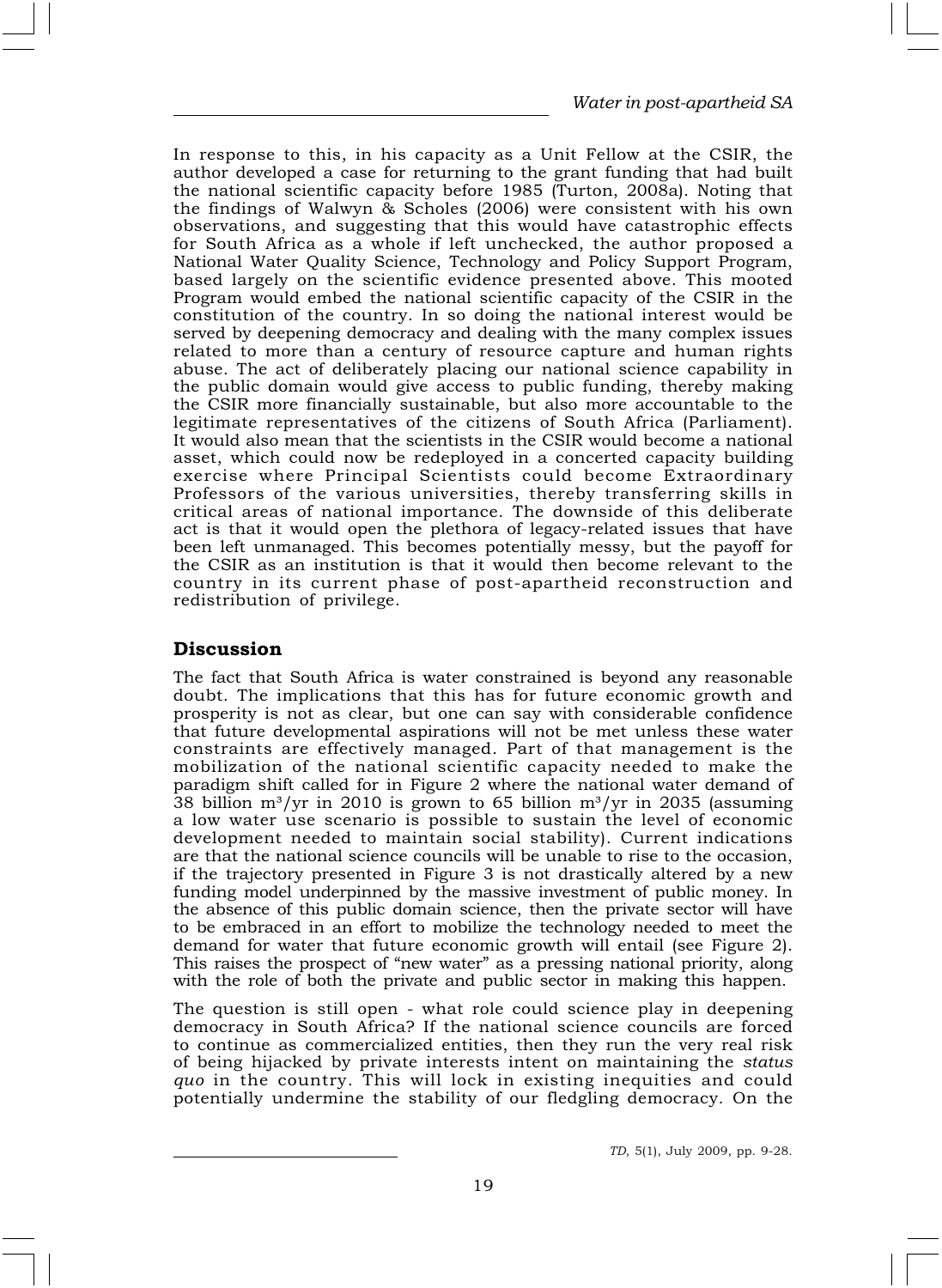other hand, if our national science councils are given robust grants and a focussed research agenda that meets the national interests as broadly defined, then science could play a vital role in addressing past inequities and helping with the transition to a more stable society in which the core values of democracy are deeply entrenched.

#### Conclusion

Science has always played a major role in the development of South Africa. It was the national science capacity in the 1950s that made South Africa a world leader in oil from coal and deep-level mining. It was the same national science capacity in the 1980s that enabled the South African government to engage in regional wars of considerable intensity and also to withstand the otherwise debilitating effects of comprehensive economic sanctions. Today it could be the same national science capacity that could help to entrench social equity and a new form of sustainable development, thereby building a more just society as envisaged by our national constitution. Thus far the latter has not occurred and our national science capacity is dwindling at an alarming rate. The pivotal question is the positioning of a major national science council like the CSIR, either as an entity separate from the constitution and thus largely irrelevant to society but potentially lucrative to the narrow interests of those that can afford their services; or as an entity embedded in the constitution and thus relevant to the broader base of society, but potentially mired in the many complex issues arising from our historic legacy. This debate is an important one and should be waged in the public domain being led by scientists with a moral conscience and a desire for a just society.

#### Bibliography

- Adler, R.A., Claassen, M., Godfrey, L. and Turton, A.R. (2007). Water, mining and waste: an historical and economic perspective on conflict management in South Africa. The Economics of Peace and Security Journal. Vol. 2. No. 2. Pp. 33-41.
- Aneck-Hahn, N.H., de Jager, C., Bornman, M.S. & du Toit, D. 2002. Oestrogenic activity using a recombinant yeast screen assay (RCBA) in South African laboratory water sources. Water SA. (31)2. Pp. 253 – 256.
- Aneck-Hahn, N.H., Schulenburg, G.W., Bornman, M.S., Farias, P & de Jager C. 2007. Impaired Semen Quality Associated with Environmental DDT Exposure in Young Men Living in a Malaria Area in the Limpopo Province, South Africa. Journal of Andrology. (28)3 Pp 423-434.
- Ashton, P.J. 2000. Southern African Water Conflicts: Are They Inevitable or Preventable? In Solomon, H. & Turton, A.R. (Eds.) Water Wars: Enduring Myth or Impending Reality? African Dialogue Monograph Series No. 2. Pp 65-102. Durban: ACCORD Publishers.
- Ashton, P.J. 1996. Water Quality. In Shackleton, L.Y., Lennon, S.J. & Tosen, G.R. (Eds.). Global Climate Change and South Africa. Cleveland: Environmental Science Association.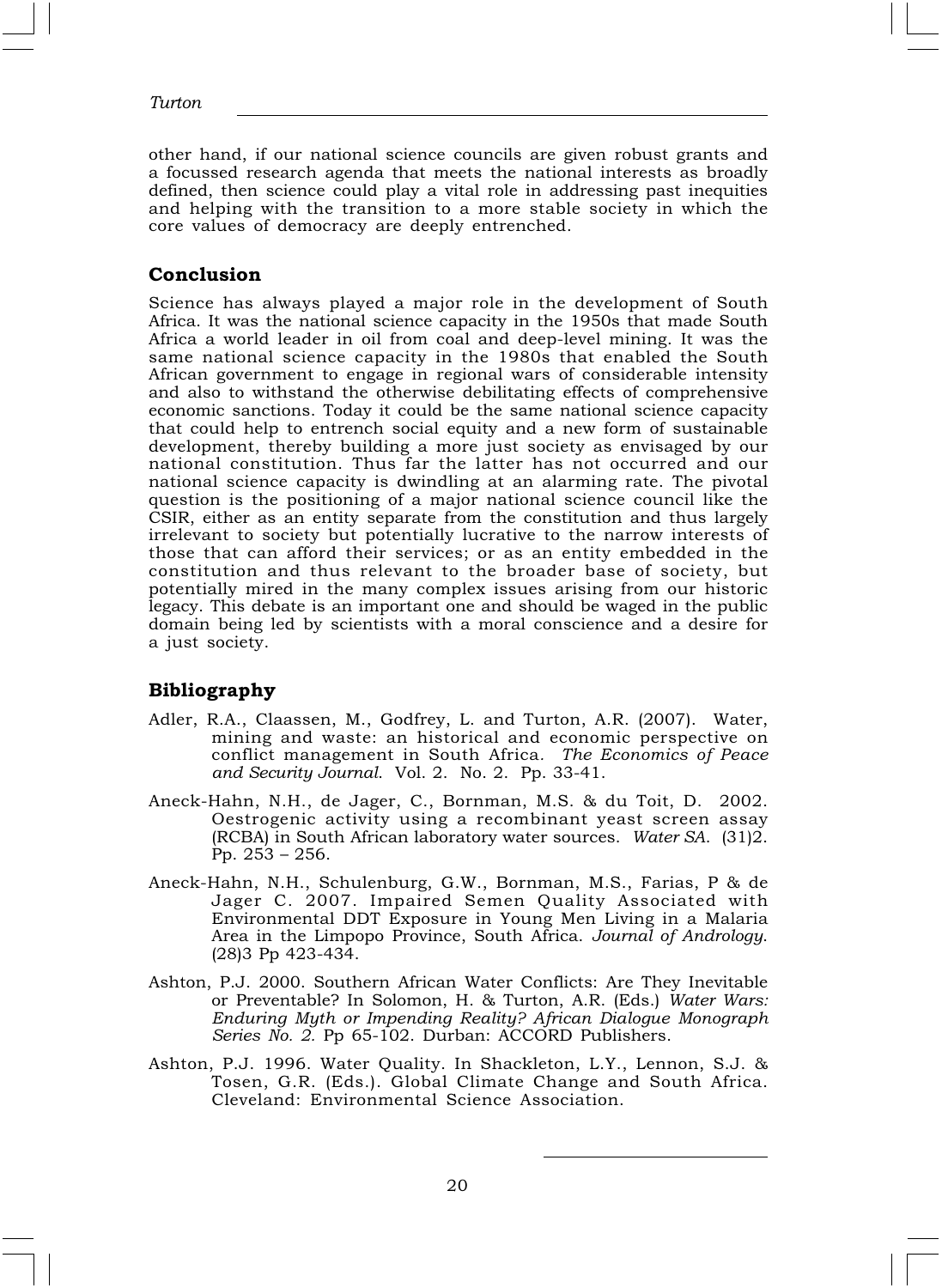- Ashton, P.J. 2002. Avoiding Conflicts over Africa's Water Resources, Ambio 31(3): 236-242.
- Ashton, P.J. & Turton, A.R. 2008. Water and Security in Sub-Saharan Africa: Emerging Concepts and their Implications for Effective Water Resource Management in the Southern African Region, in Brauch, H.G., Grin, J., Mesjasz, C., Behera, N.C., Chourou, B., Spring, U.O., Liotta, P.H. and Kameira-Mbote, P. (Eds.) Globalisation and Environmental Challenges: Reconceptualizing Security in the  $21<sup>st</sup>$ Century. Berlin: Springer Verlag. Chapter 56.
- Ashton, P.J., Earle, A., Malzbender, D., Moloi, M.B.H., Patrick, M.J. & Turton, A.R. 2005. A Compilation of all the International Freshwater Agreements entered into by South Africa with other States. Water Research Commission Report No. 1515/1/06. Pretoria: Water Research Commission (WRC).
- Awofolu, R.O. & Fatoki, O.S. 2003. Persistent organochlorine pesticide residues in freshwater systems and sediments from the Eastern Cape, South Africa. Water SA. (29)3. Pp. 323 – 320.
- Bain, T. 1886. Water-finding, Dam-making, River Utlization, Irrigation. Cape Town: Saul Solomon & Co.
- Barnhoorn, I.E.J., Bornman, M.S., Pieterse, G.M. & van Vuren, J.H.J. 2004. Histological evidence of Intersex in feral sharptooth catfish (Clarias garipinus) from an estrogen-polluted water source in Gauteng, South Africa. Environmental Toxicology. (19)6. Pp. 603- 608.
- Basson, M.S. 1995. South African Water Transfer Schemes and their Impact on the Southern African Region, in Matiza, T., Craft, S. & Dale, P. (Eds.) Water Resource Use in the Zambezi Basin. Proceedings of a Workshop held in Kasane, Botswana, 28 April - 2 May 1993. Gland, Switzerland: IUCN.
- Bega, S. 2008(a). South African Water Quality is Fast Deteriorating. Pretoria News. 22 September 2008.
- Bega, S. 2008(b). Water Expert Suspended. Blog online at http:// www.environment.co.za/topic.asp?TOPIC\_ID=2179.
- Bell, F.G., Bullock, S.E.T., Hälbich, T.F.J. and Lindsay, P. 2001. Environmental impacts associated with an abandoned mine in the Witbank coalfield, South Africa. International Journal of Coal Geology. Vol. 45. Pp. 195-216.
- Bornman, M.S., Delport, R., Becker, P., Risenga, S.S. & de Jager, C.P. 2005. Urogenital birth defects in neonates from a high-risk malaria area in Limpopo Province, South Africa. Epidemiology.  $(16)5. S126 - 127.$
- Bornman, M.S., van Vuren, J.H., Bouwman, H., de Jager, C., Genthe, B & Barnhoorn, E.J. 2007. The use of sentinal species to determine the endocrine disruptive activity in an urban nature reserve. WRC Report No. 1505/1/07. Pretoria: Water Research Commission.
- Botha, A-M,. & Oberholster, P.J. 2007. PCR-Based Markers for Detection and Identification of Toxic Cyanobacteria. WRC Report No. K5/1502/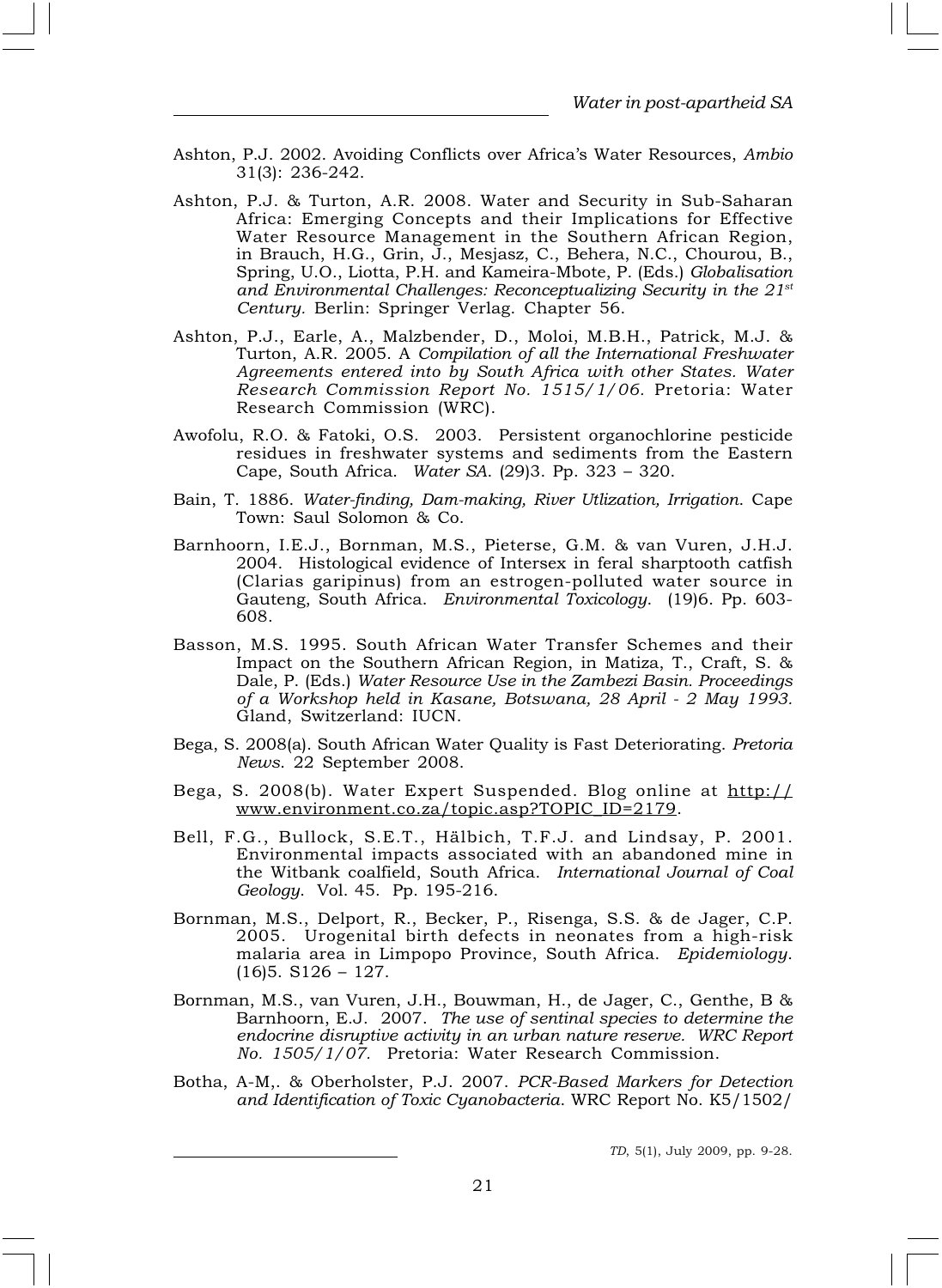01/07. Pretoria: Water Research Commission.

- Brown, J.C. 1875. Hydrology of South Africa; or Details of the Former Hydrographic Conditions of the Cape of Good Hope, and causes of its Present Aridity, with Suggestions of Appropriate Remedies for this Aridity. London: Kirkaldy.
- Brown, J.C. 1877. Water Supply of South Africa and the Facilitation for the Storage of It. Edinburgh: Oliver Boyd, Tweedale Court.
- Burns, M.J. & Weaver, A.v.B. (Eds.) 2008. Advancing Sustainability Science in South Africa. Stellenbosch: Stellenbosch University Press.
- Coetzee, H. 1995. Radioactivity and the Leakage of Radioactive Waste Associated with Witwatersrand Gold and Uranium Mining. In Merkel, B. J., Hurst S., Löhnert E.P. & Struckmeier W. (Eds.) Proceedings Uranium Mining and Hydrogeology 1995, Freiberg, Germany: GeoCongress 1. – 583 S.; Köln (von Loga; ISBN 3-87361- 256-9).
- Coetzee, H., Wade, P., Ntsume, G. & Jordaan, W. 2002. Radioactivity Study on Sediments in a Dam in the Wonderfonteinspruit Catchment. Pretoria: Department of Water Affairs and Forestry.
- Coetzee, H., Wade, P. & Winde, F. 2002. Reliance on Existing Wetlands for Pollution Control Around the Witwatersrand Gold/Uranium Mines in South Africa – Are They Sufficient? In Merkel, B.J., Planer-Friederich, B. & Wolkersdorfer, C. (Eds.). 2002. Uranium in the Aquatic Environment. Berlin: Springer. Pp. 59-65.
- Coetzee, H., Venter, J. & Ntsume, G. 2005. Contamination of Wetlands by Witwatersrand Gold Mines – Processes and the Economic Potential of Gold in Wetlands. Council for Geosciences Report No. 2005-0106. Pretoria: Council for Geosciences.
- Coetzee, H., Winde, F. & Wade, P.W. 2006. An Assessment of Sources, Pathways, Mechanisms and Risks of Current and Potential Future Pollution of Water and Sediments in Gold-Mining Areas of the Wonderfonteinspruit Catchment. WRC Report No. 1214/1/06. Pretoria: Water Research Commission.
- Coetzer, P. 2008. Water Management under Pressure: South Africa Might be Facing a Water Contamination Crisis. Achiever. 1 March 2008.
- CSIR. 1984. Annual Report of the National Chemical Laboratory. CSIR Special Report CHEM 265. Pretoria: Council for Scientific and Industrial Research (CSIR).
- CSIR. 2008(a). Is the Glass Half Full or Half Empty? Science Scope, Vol. 3: No. 1; 18-19.
- CSIR. 2008(b). High Confidence Study of Children Potentially Affected by Radionuclide and Heavy Metal Contamination Arising from the Legacy of Mine Water Management Practices on the Far West Rand of South Africa. Project Concept Note, dated 26/2/2008. Pretoria: Council for Scientific and Industrial Research (CSIR).
- Dalvie, M.A., Cairncross, E., Solomon, A. & London, L. 2003. Contamination of rural surface and ground water by endosulfan in farming areas of the Western Cape, South Africa. Environ Health, ( 2)1. Pp. 1.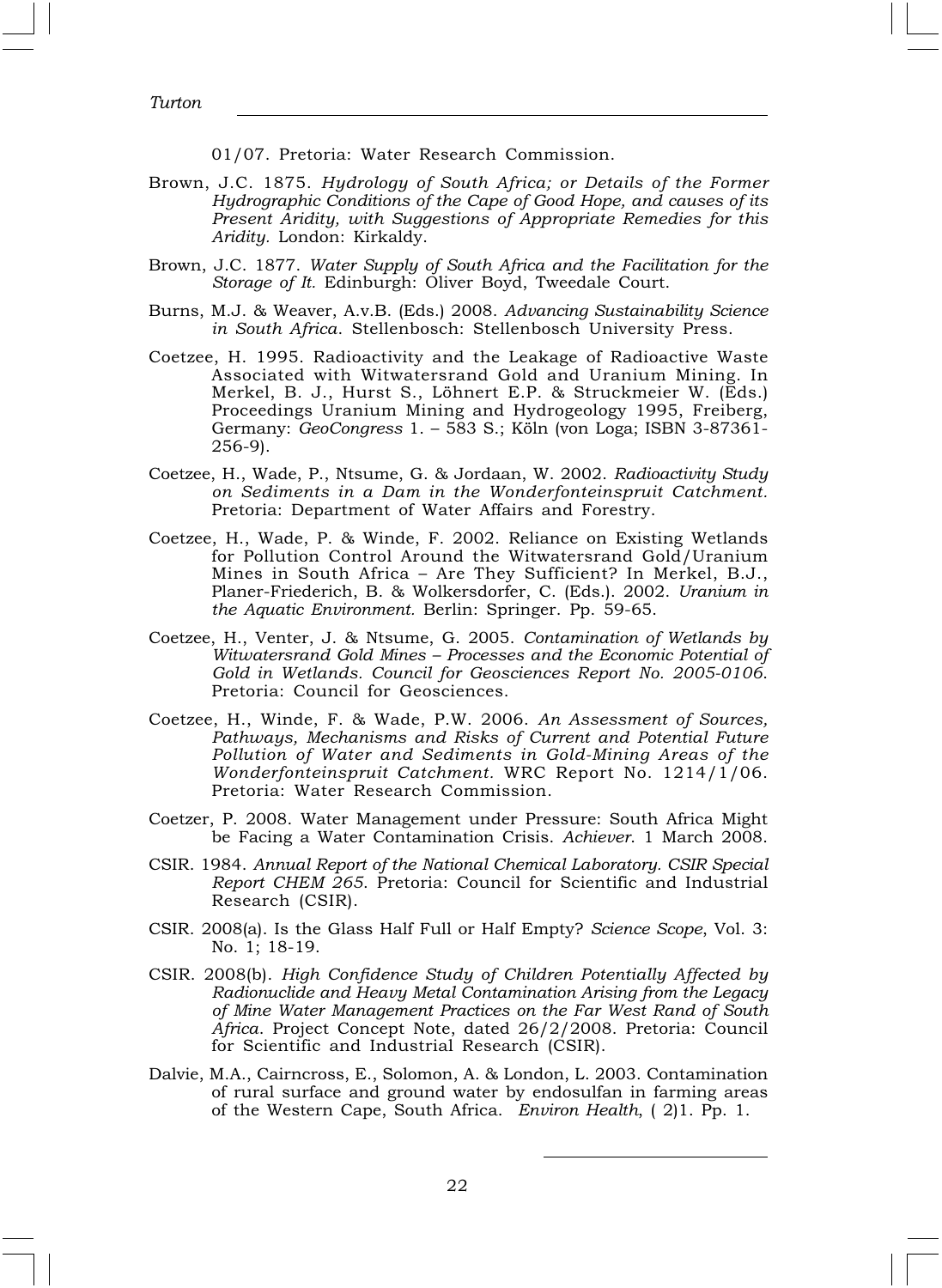- Daston, G.P., Cook, J.C., & Kavlock, R.J. 2003. Uncertainties for Endocrine Disrupters: Our View on Progress. Toxicological Sciences. (74)2. Pp. 245 – 252.
- Davies, B.R. & Day, J. 1998. Vanishing Waters. Cape Town: University of Cape Town Press.
- Falconer, I.R. 1998. Algal toxins and human health. In Hrubec, J. (Ed.), Handbook of Environmental Chemistry, Volume 5 (Part C). Springer-Verlag, Berlin, pp. 53-82.
- Falconer, I.R. 2005. Cyanobacterial Toxins of Drinking Water Supplies: Cylindrospermopsins and Microcystins. CRC Press, Florida, USA.
- Fatoki, O.S., Muyima, N.Y.O. & Lujiza, N. 2001. Situation analysis of water quality in the Umtata River Catchment. Water SA, (27) Pp 467- 474.
- Genthe, B. & Steyn, M. 2008. Parliamentary Briefing Paper on Endocrine Disrupting Chemicals. Annexure "C" of CSIR Report No. CSIR/NRE/  $WR/\overline{I}R/\overline{2}008/0079/C$ . Pretoria. Council for Scientific and Industrial Research (CSIR).
- Gleick, P.H. 1993. Water and Conflict. Fresh Water Resources and International Security, in International Security, Vol. 18, No 1, Summer 1993; 79-112.
- Gleick, P.H. 1994. Water, War and Peace in the Middle East, in Environment, Vol. 36, No. 3; 7-15 & 35-42.
- Harding, W.R. & Paxton, B.R. 2001. Cyanobacteria in South Africa: A Review. Water Research Commission Report No. TT 153/01. Pretoria: Water Research Commission.
- Hattingh, H., Murray, K., Stassen, R. & Van Wyk, J. (Eds). 2006. Resource Directed Management of Water Quality. Water Resource Planning Systems. Sub-Series No WQP 1. Pp 855. (Publication number: CSIR/ NRE/WR/ER/2006/0163/A).
- Hattingh, J. & Claassen, M. 2008. Securing Water Quality for Life. In Patrick, M.J., Rascher, J. & Turton, A.R. (Eds.) Reflections on Water in South Africa, Special Edition of International Journal of Water Resource Development.. Vol. 24; No. 3. Pp. 401-417.
- Hobbs, P. 2008. Parliamentary Briefing Paper on Acid Mine Drainage. Annexure "B" of CSIR Report No. CSIR/NRE/WR/IR/2008/0079/C. Pretoria. Council for Scientific and Industrial Research (CSIR).
- Hodgson, F.D.I. & Krantz, R.M. 1998. Groundwater quality deterioration in the Olifants River catchment above the Loskop Dam with specialized investigations in the Witbank Dam sub-catchment. Report No. 291/1/98. Pretoria: Water Research Commission.
- Homer-Dixon, T.F. 1994. Environmental Scarcities and Violent Conflict: Evidence from Cases, in International Security, Vol. 19, No. 1; 5-40.
- Homer-Dixon, T.F. 1999. The Myth of Global Water Wars. In Fleming, S. (Ed.) War and Water. Geneva: ICRC Publication Division.
- Humpage, A.R., Hardy, S.J., Moore, E.J., Froscio, S.M. & Falconer, I.R. 2000. Microcystins (cyanobacterial toxins) in drinking water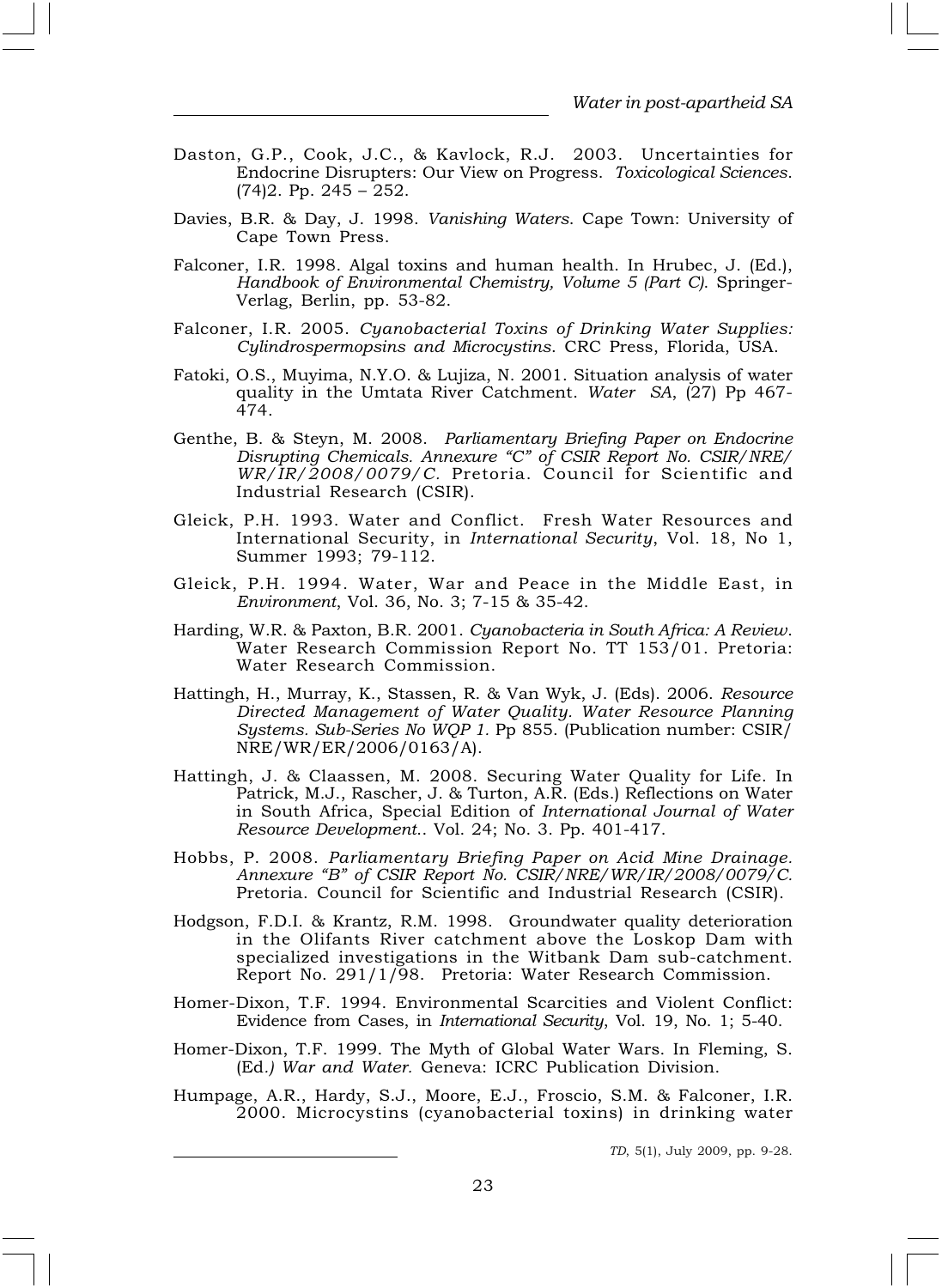enhance the growth of aberrant crypt foci in the colon. Journal of Toxicology and Environmental Health, 61: 101-111.

- IPCS. 2002. Global Assessment of the State-of-the-Science of Endocrine Disruptors. WHO/PCS/EDC/002.2. The International Programme on Chemical Safety.
- Ito, E., Kondo, F., Terao, K. & Harada, K.-L. 1997. Neoplastic nodular formation in mouse liver induced by repeated intraperitoneal injection of microcystin-LR. Toxicon, 35: 1453-1457.
- IWQS. 1999. Report on the Radioactivity Monitoring Programme in the Mooi River (Wonderfonteinspruit) Catchment. Report No. N/C22/00/RPQ/ 2399. Pretoria: Institute for Water Quality Studies.
- Johnston, S. & Bernstein, A. 2007. Voices of Anger: Protest and Conflict in Two Municipalities. Report to the Conflict and Governance Facility (CAGE). Johannesburg: The Centre for Development and Enterprise.
- Johnston, N. & Wolmarans, R. 2008. Xenophobic Violence Grips Johannesburg. Mail & Guardian. 23 May 2008. http:// www.mg.co.za/articlePage.aspx?articleid=339509&area=/ breaking\_news/breaking\_news\_\_national/
- Kempster, P.L., Van Vliet, H.R., Looser, U., Parker, I., Silberbauer, M.J. & Du Toit, P. 1996. Overview of Radioactivity in Water Sources: Uranium, Radium and Thorium. Final Report, IWQS-No:N/0000/00/RPQ/0196. Pretoria: Institute for Water Quality Studies.
- Kingwill, D.G. 1990. The CSIR: The First 40 Years. Pretoria: CSIR Information Services.
- Mongillo, J. & Booth, B. 2001. Environmental Activists. Westport, CT: Greenwood Publishing.
- Murray, K. 2006. Resource Directed Management of Water Quality: Volume 1.2: Policy, in Hattingh, J., Stassen, R. and van Wyk, J. (Eds.) Water Resource Planning System Series, Sub-Series No. WQP 1.4.2, Edition 1. Pretoria: Department of Water Affairs and Forestry (DWAF).
- Nishiwaki-Matushima, R., Nishiwaki, S., Ohta, T., Yoszawa, S., Suganuma, M., Harada, K., Watanabe, M.F. & Fujiki, H. 1991. Structure-function relationships of microcystins, liver-tumour promoters, in interaction with protein phosphatase. Japanese Journal of Cancer Research, 82: 993-996.
- NNR. 2007. Radiological Impacts of the Mining Activities to the Public in the Wonderfonteinspruit Catchment Area. Report No. TR-RRD-07-0006. (Also known as the Brenk Report). Pretoria: National Nuclear Regulator. 125 pp.
- NWRS. 2004. National Water Resource Strategy. Pretoria: Department of Water Affairs and Forestry (DWAF). http://www.dwaf.gov.za/ Documents/Policies/NWRS/Default.htm
- Oberholster, P. 2008. Parliamentary Briefing Paper on Cyanobacteria in Water Resources of South Africa. Annexure "A" of CSIR Report No. CSIR/ NRE/WR/IR/2008/0079/C. Pretoria. Council for Scientific and Industrial Research (CSIR).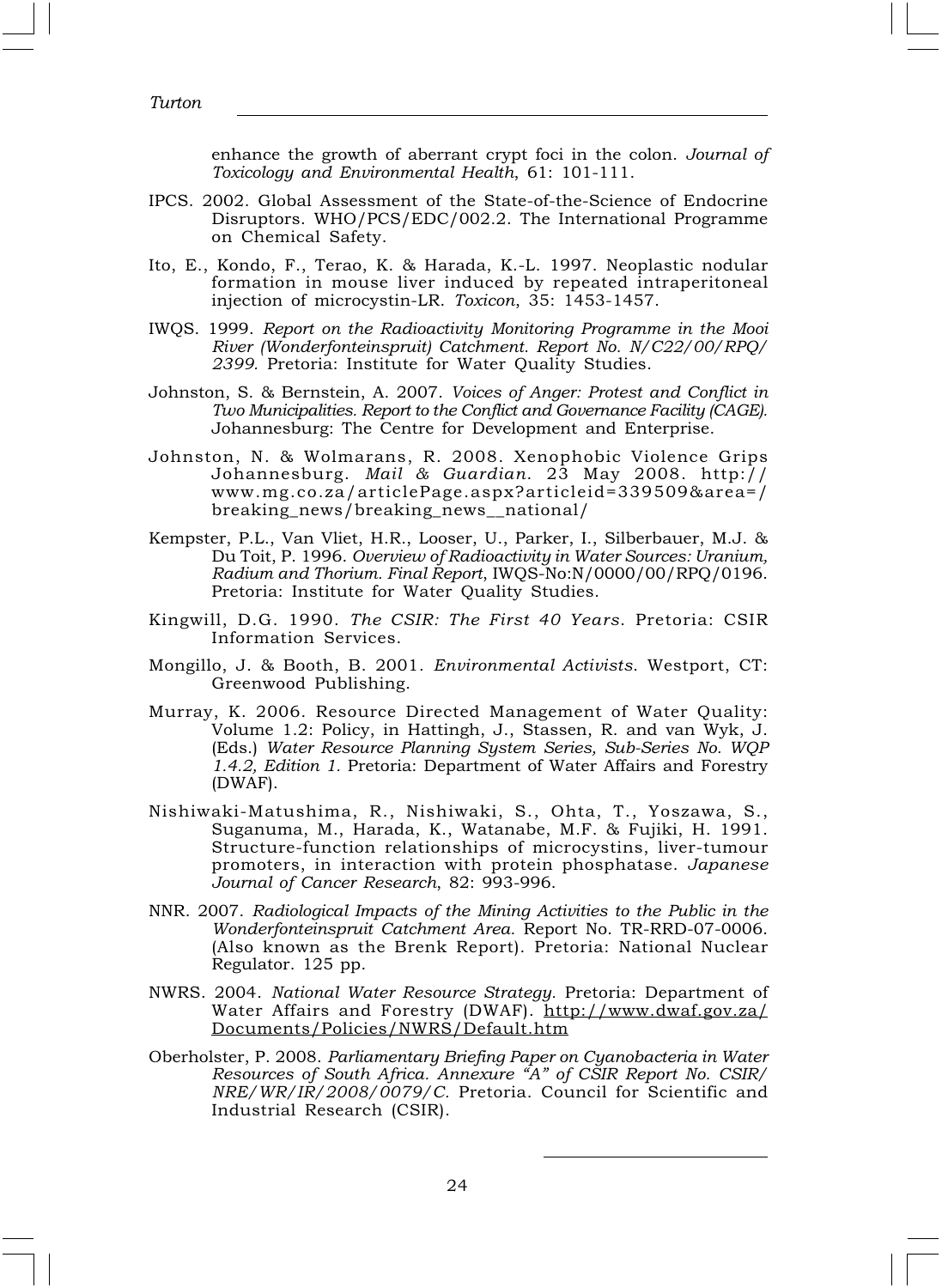- Oberholster, P.J., Botha, A-M. & Cloete, T.E. 2005. An overview of toxic freshwater cyanobacteria in South Africa with special reference to risk, impact and detection by molecular marker tools. Biokemistri 17: 57-71.
- Oberholster, P.J. & Botha, A-M. 2007. Use of PCR based technologies for risk assessment of a winter cyanobacterial bloom in Lake Midmar, South Africa. African Journal of Biotechnology, 6: 14-21.
- Oberholster, P.J. & Ashton, P.J. 2008. State of the Nation Report: An Overview of the Current Status of Water Quality and Eutrophication in South African Rivers and Reservoirs. Pretoria: Council for Scientific and Industrial Research (CSIR).
- Oberholster, P.J., Van Ginkel, C. & Naidoo, S. 2008. Eutrophication: A national problem in South Africa. Vaalco Supplement.
- Offringa, G., Mjoli, N., Venter, S.N., Kfir, R. & Moolman, A. 2007. A New Strategic Framework for Water-Related Health Research. In Water SA. (33)5. Pp. 589 – 592.
- Percival, V. & Homer-Dixon, T. 1998. Environmental Scarcity and Violent Conflict: The Case of South Africa, in Journal of Peace Research. Vol, 35. No. 3.; Pp 279-298.
- Percival, V. & Homer-Dixon, T. 2001. The Case of South Africa, in Diehl, P.F. & Gleditsch, N.P. (Eds.) Environmental Conflict. Boulder: Westview Press. Pp. 13 – 35.
- Power, M. 2008. CSIR Suspends Top Water Scientist. The Times. 23 November 2008. Available online at http://www.thetimes.co.za/ PrintEdition/Insight/Article.aspx?id=890387.
- Pitois, S., Jackson, M.H. & Wood, B.J.B. 2000. Problems associated with the presence of cyanobacteria in recreational and drinking water. International Journal of Environmental Health Research, 10: 203- 218.
- Rascher, J., Ashton, P.J. & Turton, A,R. 2009. The Strategic Role of Water in Alleviating the Human Tragedy Associated with HIV/AIDS in Africa. In Biswas, A.T. & Tortajada, C. Eds. Water Management in 2020 and Beyond. Berlin: Springer Verlag.
- Republic of South Africa (RSA). 1970. Report of the Commission of Inquiry into Water Matters. Pretoria: Government Printers. Doc. No. R.P. 34/1970.
- Sibanda, B. 2008. Falling Economic Standards Cause Xenophobia in South Africa. Afrik.com. 14 May 2008. http://en.afrik.com/ article13586.html
- Slabbert, J. L., Venter, E. A., Moletsane, M., van Wyk, J. H., Schillack, V., Aneck-Hahn, N. H. & Marais, P. 2007(a). An investigation into the occurrence of steroidal hormones (estrogens) in sewage effluent using biological/biochemical and chemical techniques: 2003-2005. In Burger, A.E.C. (Ed.), 2007. Implementation of a Research Programme for Investigating Endocrine Disrupting Contaminants in South African Water Systems. Vol. 2, Appendix 3C. WRC Report No.  $1402/\overline{1}/07$ . Pretoria.  $v + 20$  pages.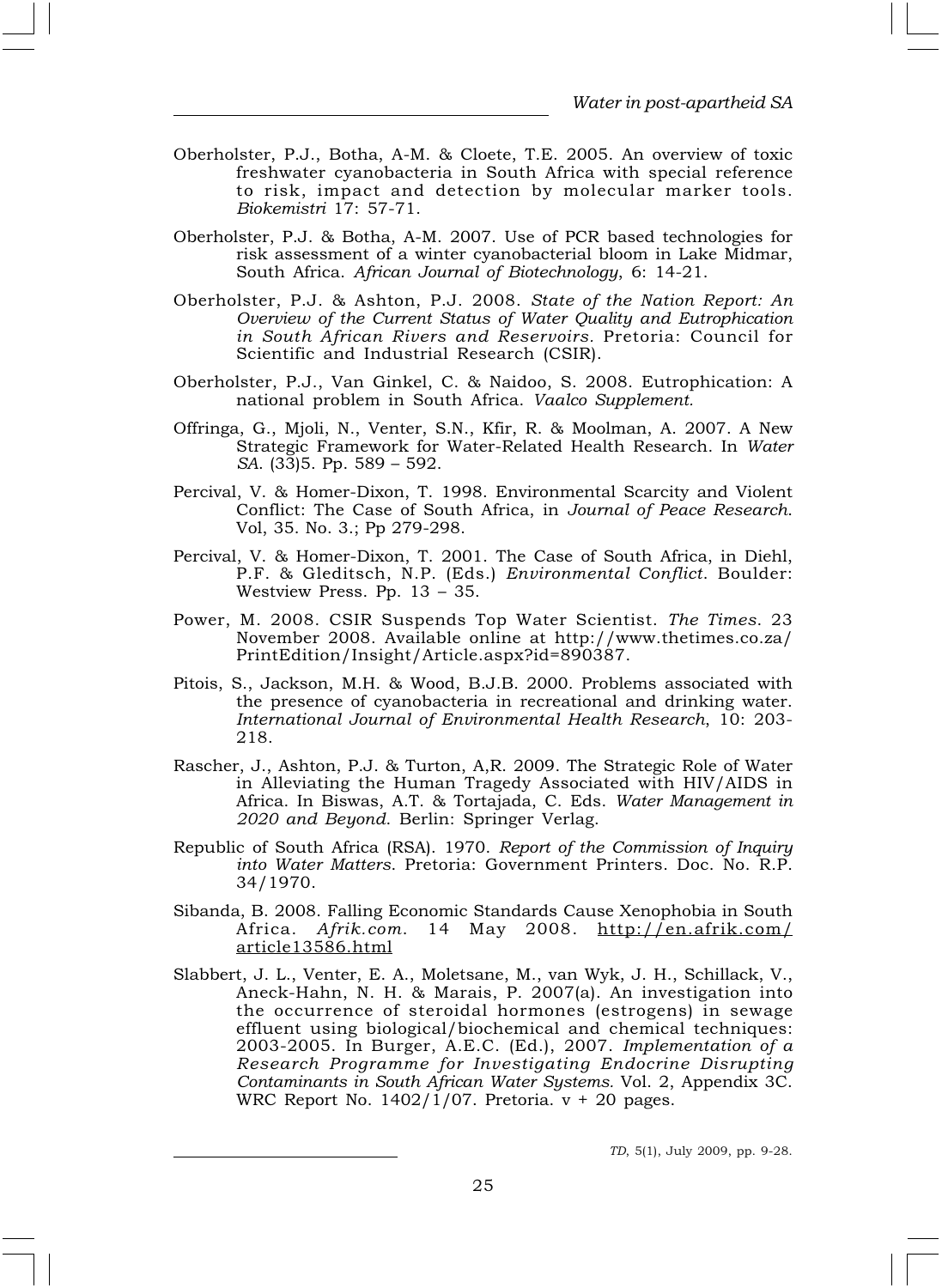- Slabbert, J. L., Venter, E. A., Moletsane, M., van Wyk, J. H., Blaise, C. & Aneck-Hahn, N. H. 2007(b). An investigation of the estrogenic activity in water from selected drinking water treatment processes. Report to the Water Research Commission by CSIR Natural Resources and the Environment. Report Number 1532/ 1/07. xvii + 52 pages.
- Smillie, S. 2008. Tooth Fairy Project May Reveal Effect of Uranium. The Star, 18/3/2008, pp. 10.
- Snaddon, C.D., Davies, B.R. & Wishart, M.J. 1999. A Global Overview of Inter-Basin Water Transfer Schemes, with an Appraisal of their Ecological, Socio-Economic and Socio-Political Implications, and Recommendations for Their Management. Water Research Commission Report No. TT120/00. Pretoria: Water Research Commission.
- Swyngedouw, E. 1999. Modernity and Hybridity: The Production of Nature: Water and Modernization in Spain. Paper presented to the Water Issues Study Group, SOAS, University of London, 25 January 1999.
- Swyngedouw, E. 1999. Hybrid Waters: On Water, Nature and Society, in the Proceedings of the Conference "Sustainability, Risk and Nature: The Political Ecology of Water in Advanced Societies" that was held at Oxford University on 15-17 April 1999.
- Tempelhoff, E. 2007. Gifspruit (Poison Stream). Beeld Newspaper. 3 February, 2007.
- Tempelhoff, E. 2008. Gifstof in Kos Skok: Radioaktiewe Stowwe in Voedselketting (Toxins in Food Shock: Radioactive Substances in Food Chain). Beeld Newspaper. 1 February, 2008.
- Tenner, E. 1996. Why Things Bite Back: Technology and the Revenge of Unintended Consequences. New York: Knopf.
- Toens, P. D., Stadler, W. & Wullschleger, N. J. 1999. The Association of Groundwater Chemistry and Geology with Atypical Lymphocytes (as a Biological Indicator) in the Pofadder Area, North Western Cape, South Africa. Water Research Commission, Report Number: 839/1/98. Pretoria: Water Research Commission. 141 pages.
- Turton, A.R. 2008(a). Three Strategic Water Quality Challenges that Decision-Makers Need to Know About and How the CSIR Should Respond. CSIR Report No. CSIR/NRE/WR/EXP/2008/0160/A. Keynote address, A Clean South Africa, presented at the CSIR Conference "Science Real and Relevant", 18 November 2008. Pretoria: Council for Scientific and Industrial Research (CSIR). Available online at http://www.bosparra.com/wp-content/uploads/2008/11/ banned\_csir2008.pdf
- Turton, A.R. 2008(b). Three Strategic Water Quality Challenges that Parliamentarians Need to Know About. CSIR Report No. CSIR/NRE/ WR/IR/2008/0079/C prepared for the October Parliamentary Briefing. Pretoria: Council for Scientific and Industrial Research (CSIR).
- Turton, A.R. 2009. South African Water and Mining Policy: A Study of Strategies for Transition. In Huitema, D. & Meijerink, S. (Eds.) Water Transitions. Netherlands: Edgar Elger.